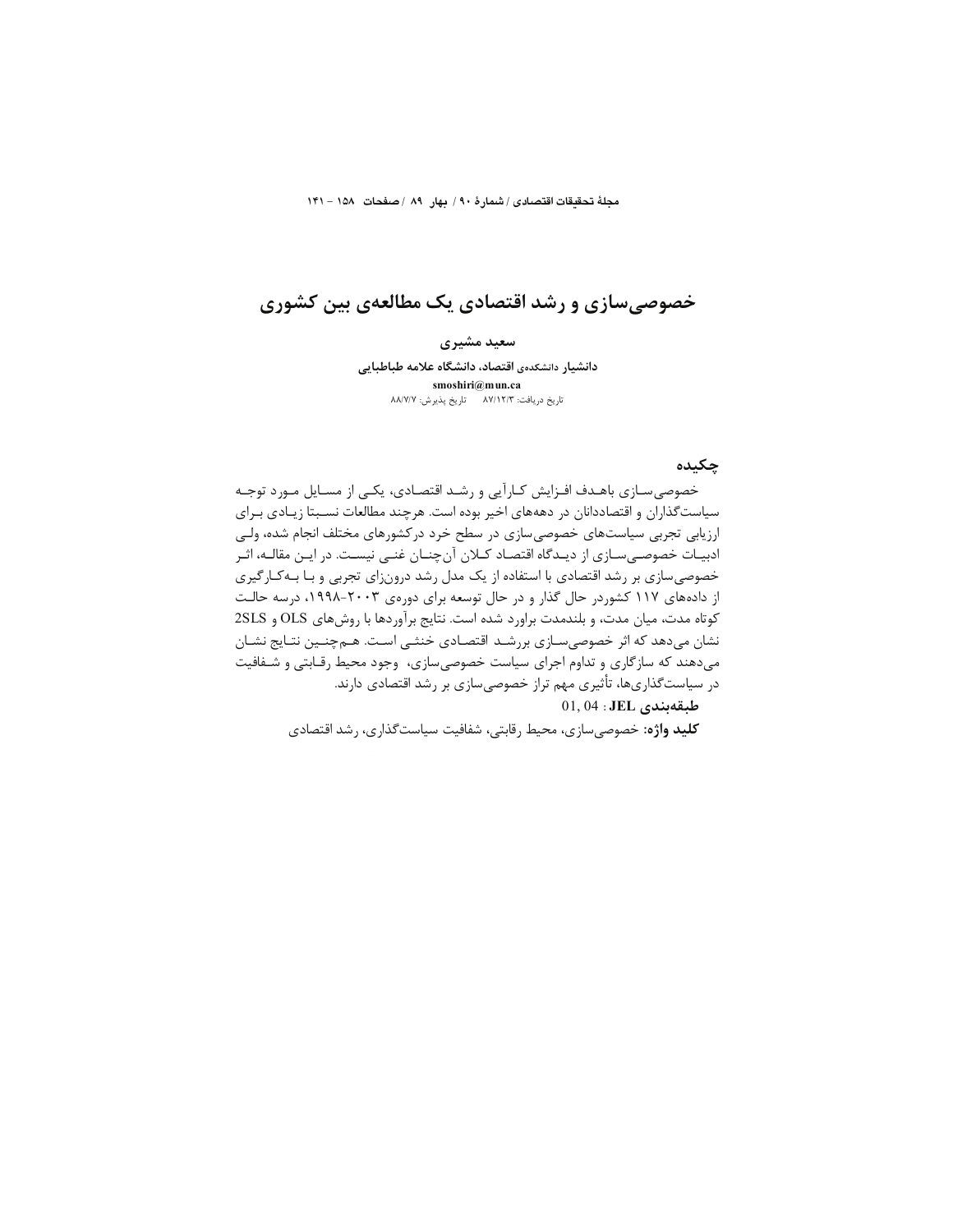### ۱ – مقدمه

147

در دهههای اخیر خصوصی سازی توجه بسیاری از پژوهش گـران و سیاسـت گـذاران اقتصادی ٫ا به خود جلب کرده است. آنها پدیـدهی خصوصـی سـازی ٫ا از دیـدگاههـای گوناگون اقتصاد خرد، اقتصاد کلان و اقتصاد نهادها بررسی کـردهانـد. تـاکنون بـیش5تـر مطالعات مربوط به خصوصی سازی و آثار اقتصادی آن در چهارچوب اقتصـاد خــرد بــوده است. در بسیاری از این مطالعات، عملکرد بنگاههای خصوصی سازی شده، بـا بنگــاههــای دولتی مورد مقایسه قرار گرفتهانـد. در ادبیـات خصوصـی سـازی مطالعـات معـدودی بـه بررسی پی آمدهای خصوصی سازی از دیدگاه اقتصادکلان پرداختهاند، به عنـوان نمونـه، مگینسون و نتر ` (۲۰۰۱)، در مروری بر ادبیـات خصوصـیسـازی، بـیش از ۷۰ مقالـه را بررسی کردهاند، ولی تقریباً هیچ اشارهای به ابعاد کلان خصوصی سازی ِ نداشتهاند. آن هـا تنها در یک پاراگراف به توسعهی بازار سـرمایه (کـه آثـار کـلان اقتصـادی دارد)، اشـاره کردهاند. شاید بتوان کم توجهی به ابعاد کلان خصوصی سازی در ادبیات را ناشی از موارد زير دانست: تأكيد بسيار بر مطالعات با پايه خرد در ادبيات اخير پژوهشهـاي اقتصـادي، علاقه به مقایسهی عملکرد بنگاههای خصوصی و دولتی، توجه و علاقهی بازارهای سـهام به بنگاههای خصوصی و در نهایت عدم وجود دادههای سری زمـانی طـولانی کـه بتوانـد ماهیت بلندمدت اثر خصوصی سازی را نمایان کند.

بدیهی است که بین خصوصی سازی و عملکرد اقتصاد کلان ارتباطی وجود دارد. برای اثبات وجود چنین رابطهای می توان مشاهدات زیر را مد نظـر قـرار داد: اول، بایـد توجـه کرد که انگیزهی اولیهی خصوصی سازی در کشورها مشکلات اقتصـاد کــلان آنهـا بــود (پاروو ، ۱۹۹۸) بروز پدیدهی رکود تورمی در دههی ۱۹۷۰ و عملکرد ضـعیف اقتصـادی بسیاری از کشورها همراه با کسری بودجههـای وسـیع دولـتهایشـان، شـرایطی تقریبـا مشابه بحران بزرگ دههی ۱۹۳۰ را از نظر تحول دیدگاههای اقتصـادی پـیش آورد. در این دوران، نظریههای کینزی مبتنی بر لزوم دخالت دولت در اقتصاد با شدت بیش تـری مورد نقد قرار گرفت و خصوصی سازی به عنوان راهکاری برای ارتقای کارآیی و رها شدن از بحران اقتصادی، بیش از پیش مورد توجه قرار گرفت. دوم، در ادبیات کلاسیک رشد اقتصادی که از دههی ۱۹۶۰ با کار برجستهی سـولو ٔ رونـق یافـت، جـایی بـرای نقـش مستقیم دولت وجود نداشـت و در نتیجـه اصـلاحات اقتصـادی مبتنـی بـر آزادسـازی و

<sup>1-</sup> Megginson and Netter.

<sup>2-</sup> Yarrow.  $\overline{3}$ - Solow.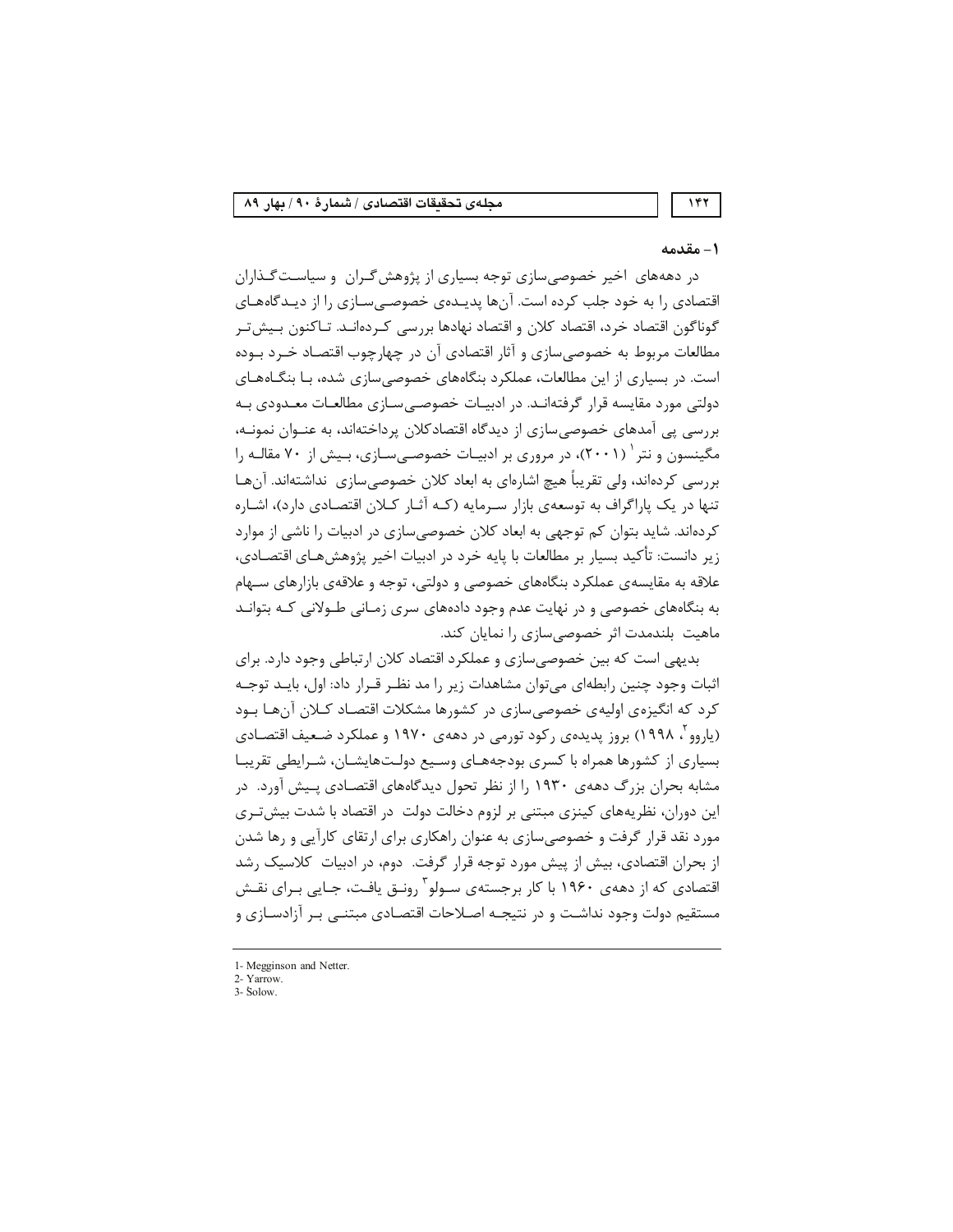خصوصی سازی به عنوان شرایط لازم رشد بلندمدت اقتصادی مطرح شد. به عنوان مثال، خان و رینهارت<sup>۱</sup> (۱۹۹۰) و خان و کومر<sup>۲</sup> (۱۹۹۷)، در مطالعات مستقلی نشـان دادنـد که کارآیی نهایی سرمایه گـذاری خصوصـی در کشـورهای در حـال توسـعه، بـیشتـر از کارآیی نهایی سرمایه گذاری دولتی است. باتوجه به نقش کلیدی سرمایه گذاری در رشـد اقتصادی در مدل رشد نئوکلاسیک، این دو مطالعه در شکل گیری سیاسـتهـای مشـوق خصوصی سازی سازمان های بین|لمللی مانند صندوق بـین|لمللـی پـول و بانـک جهـانی، نقش مهمی داشتند. سوم، عملکرد بنگاههای خصوصی ممکن است تـا حـد ; یـادی بـه شرایط اقتصاد کلان، مانند چرخههای تجاری و سیاستهای اقتصاد کـلان دولـت همـان گونه که توسط صندوق بینالمللی پول و منتقدینش ماننــد اســتیگلیتز ۲۰۰۲) مطـرح شده، بستگی داشته باشد. چهارم، ارزیابی نهایی مؤفقیت برنامههای خصوصی سـازی در نهايت با اثربخشي آنها بر شـاخصهـاي كـلان اقتصـادي ماننــد سـطح اشــتغال و رفـاه اقتصادی سنجیده مے شود.

تاکنون مطالعات بسیاری در زمینهی عملکرد بنگاههای خصوصی شـده بـا توجـه بـه شاخصهایی مانند سطح تولید، سودآوری و سرمایهگذاری انجام شده است. بـه عنـوان مثـال، مگینسـون، نـش، و ون رنـدنبرق ٔ (۱۹۹۴)، در مطالعـه خـود بـرای کشـورهای OECD و بوبکړي و کاست<sup>۵</sup> (۱۹۹۸) برای کشورهای درجال توسعه، نشـان دادنـد کـه توليد بنگاهها پس از خصوصي شدن به مقدار قابل توجهي افزايش مي بابد. با توجــه بــه این که این مطالعات بیش تر بر بنگاههای مؤفق خصوصی شده تأکیـد داشـتهانـد، نتـایج آنها را به سختی می توان به سطح اقتصاد کلان تعمیم داد. تعداد معـدودی از مطالعـات به اثر خصوصی سازی در کشورهای در حال توسعه بر رشد اقتصادی آنهـا پرداختـهانـد. بهعنوان نمونه، پلین ٔ (۱۹۹۷) و بارنه ٔ (۲۰۰۰)، نشان میدهند که خصوصیسـازی اثـر مثبتی بر رشد اقتصادی دارد، اما نتایج کوک و اوچیدا<sup>۸</sup> (۲۰۰۳)، برعکس ایـن مطالعـات حاکی از رابطهی منفی بین خصوصی سازی و رشد اقتصادی است.

- 4- Megginson, Nash, and van Randenborgh
- 5- Boubakri and Cosset.
- 6- Plane.
- 7- Barnett.
- 8- Cook and Uchida.

<sup>1-</sup> Khan and Reinhart.

<sup>2-</sup> Khan and Kumar

<sup>3-</sup> Stiglitz.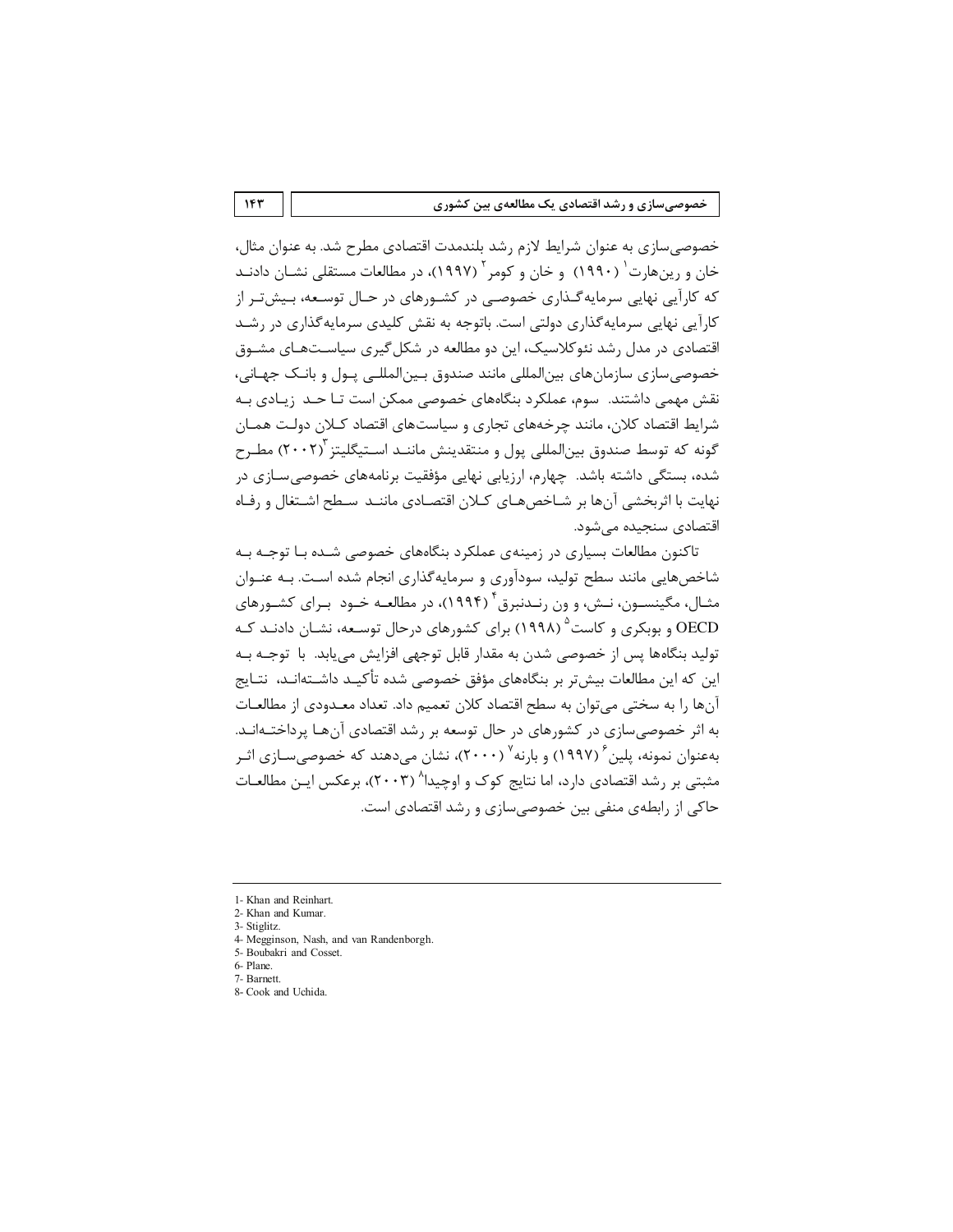موضوع جالب دیگر در زمینــهی خصوصـیسـازی و نقـش آن در رشـد اقتصـادی، مسألهي محيط رقابتي است. ويكر و يارو ٰ(١٩٨٨)، بـه اهميـت وجـود محـيط رقـابتي و قانون،مندی بازار برای ارتقای کارآیی بنگاههای خصوصـی، تأکیـد کـردهانـد. برخـی نیـز معتقدند که برای رشد اقتصادی، مسألهی رقابت بسیار مهـم تـر از حـق مالکیـت اسـت (روترن و چنگ ، ۱۹۹۳). دیانکو، مک لیش، و رمـالهو آ(۲۰۰۶)، اثـر محـیط رقـابتی و تنظیم بازار را بر رشد اقتصادی بررسی کردند و نشان دادند که رابطهی مثبتی بین آنها وجود دارد. در این مطالعه، خصوصی سازی در نظر گرفته نشده است.

هدف اولیه، ما در این مقاله، بررسی و برآورد اثر خصوصیسازی بر رشد اقتصـادی در چهـارچوب يـك مـدل رشـد اقتصـادى اسـت. بـراى ايـن كـار از دادههـاى جديـد خصوصی سازی برای ۱۱۷ کشور جهان در طی دورهی ۲۰۰۳–۱۹۸۸ استفاده می شـود. هدف دوم بررسی اثرمحیط رقابتی و سیاستهای تنظیم بازار بر رشد اقتصادی و مقایسه آن با اثر خصوصی سازی است. سازماندهی بقیهی مقاله بـه شـرح زیـر اسـت: در بخـش بعدی، مروری کوتاه بر مبانی نظری اثر خصوصی سـازی بـر رشـد اقتصـادی و شـواهد تجربی آن در بخش سوم، دادهها، روش برآورد و مدل تجربی توضیح داده مـیشـود. در بخش چهارم، نتایج براورد مدل و در بخش پایانی نتیجه گیری ارائه خواهد شد.

### ۲- مروري بر مباني نظري و تجربي

اجماع واشنگتن، که مدتها مبنای سیاستهای بانک جهـانی و صـندوق بـین|لملـل يول را تشكيل مي داد، بر سه پايه استوار بـود: محـدوديت دخالـتهـاي مـالى دولـت در اقتصاد، خصوصی سازی و آزادسازی بازار.

هدف از اجرای این سـه اصـل، ایجـاد محـیط کسـب و کـار آزاد، کـه در آن بخـش خصوصی نقش محوری ٍ در رشد و توسعهی اقتصادی داشته باشد، بود. خصوصے سازی در کوتاه مدت منجر به افزایش درآمد دولت ناشی از فروش بنگاههای دولتی و در نتیجـه كاهش كسرى بودجه مىشود. هـمچنـين در بلندمـدت منجـر بـه پيشـرفت فـنآورى، افزایش کارآیی و ایجاد و تقویت یک بخش خصوصی قـوی مـیشـود. بنـابراین، انتظـار می رود که خصوصی سازی بهعنوان یک اصلاح بنیادی اقتصادی رشد بیش تر اقتصـادی را موجب بشود.

<sup>1-</sup> Vickers and Yarrow.

<sup>2-</sup> Rowthorn and Chang.<br>3- Djankov, McLiesh, and Ramalho.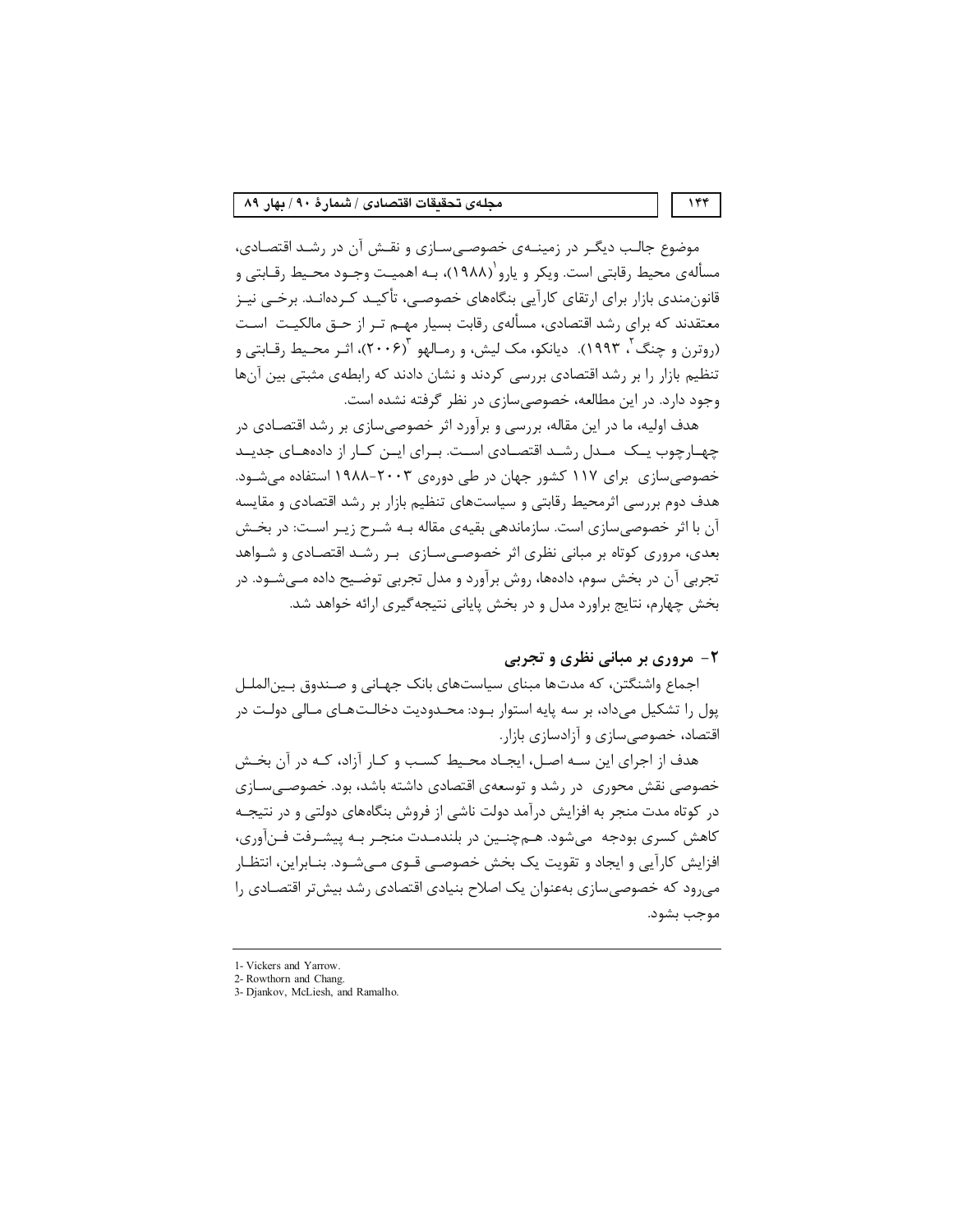خصوصیسازی و رشد اقتصادی یک مطالعهی بین کشوری

مجاری اثر گذاری خصوصی سازی بر رشد اقتصادی را می توان با استفاده ازنظر یه های اقتصاد نهادی نو ٰ و اقتصاد خرد در مورد حق مالکیت، تشـریح کـرد. برمبنــای نظریــهی اقتصاد نهادي نو، مهم ترين نهاد يا قانون اقتصادي در جامعه، حق مالكيت است (نورث ٰ، ۱۹۹۰) و در بلندمدت، آن سیستم اقتصادی که حـق مالکیـت را بـه رسـمیت بشناسـد، شرایط مناسب رشد و توسعهی اقتصادی را فراهم خواهد کرد. حق مالکیت، شـامل حـق انحصاري انتخاب منابع، حق انحصاري بر خدمات منابع و حق انحصاري مبادلـهي منــابع با شرایط قابل قبول طرفین است. به اعتقاد نورث، یکی از مشکلات اساسی کشورهای در حال توسعه، وجود نهادهای ناکارا شامل سیسـتم حـق مالکیـت ضـعیف و فقـر مقـررات قانونی حامی بهرەوری است. نتیجەی چنین وضعیتی، بالا بــودن هزینــههــای مبــادلاتی، يايين بودن حجم مبادلات و در نتيجه عملكرد ضعيف اقتصادي است. ايجاد نوآوري هاي فنی، انباشت و گسترش سرمایه که ازملزومات اساسی رشد اقتصـادی هسـتند، نیـاز بـه ساختار حق مالکیت دارند و در غیاب آن، بنگاهها فقط به انجام پروژههـای کوتـاه مـدتی روی می آورند که نیاز به سرمایهی ثابت کمی داشته باشند. در چنین شرایطی، دولتها وارد عمل شده و اجرای پروژههای بـزرگ را بـهطـور مسـتقیم بـه عهـده مـی گیرنـد. خصوصی سازی، یکی از اساسی ترین اصلاحات اقتصادی است که چنین شرایط نامطلوبی را تغییر داده و یک ساختاری نهادی مناسب بـرای توسـعهی اقتصـادی فـراهم مــی آورد. البته نورث، به این نکته توجه دارد که خصوصیسازی به تنهایی نمیتواند معجزه کنـد و به اهمیت سایر عوامل نیز توجه می کند. به هر حال، اقتصاددانان نهادی و سـازمان هـای مالی بینالمللی مانند بانک جهانی و صندوق بینالمللی پول، سیاست خصوصی سـازی را برای انجام اصلاحات اقتصادی کشورها در دهههای اخیر به شدت دنبال کردهاند.

اصلاحات نهادی مانند خصوصی سازی و مقررات زدایی، نه تنها شرایط داخلی اقتصاد را به نفع بخش خصوصی تغییر میدهنـد، بلکـه تجـارت بـین|لمللـی و سـرمایه گـذاری خارجی را نیز متأثر می کنند. تخصص بین|لملی و تقسیم بازار کار، به نهادها و مؤسساتی دارد که حق مالکیت در ورای مرزها را به رسمیت شناخته از آن دفاع کند به طوری کـه مبادلـه سـرمايه و سـاير مبـادلات بـا اطمينــان از انجـام تعهـد طـرفين انجـام شــود. خصوصی سـازی و تغییراتـی کـه بـه همـراه آن ایجـاد مـی شـود علامـت قـوی ای بـه سرمایه گذاران خارجی می دهد که اقتصاد به طور جدی در حال تغییر مسـیر بـه سـمت

 $2 - North$ 

 $1F\Delta$ 

<sup>1-</sup> New Institutional Economics.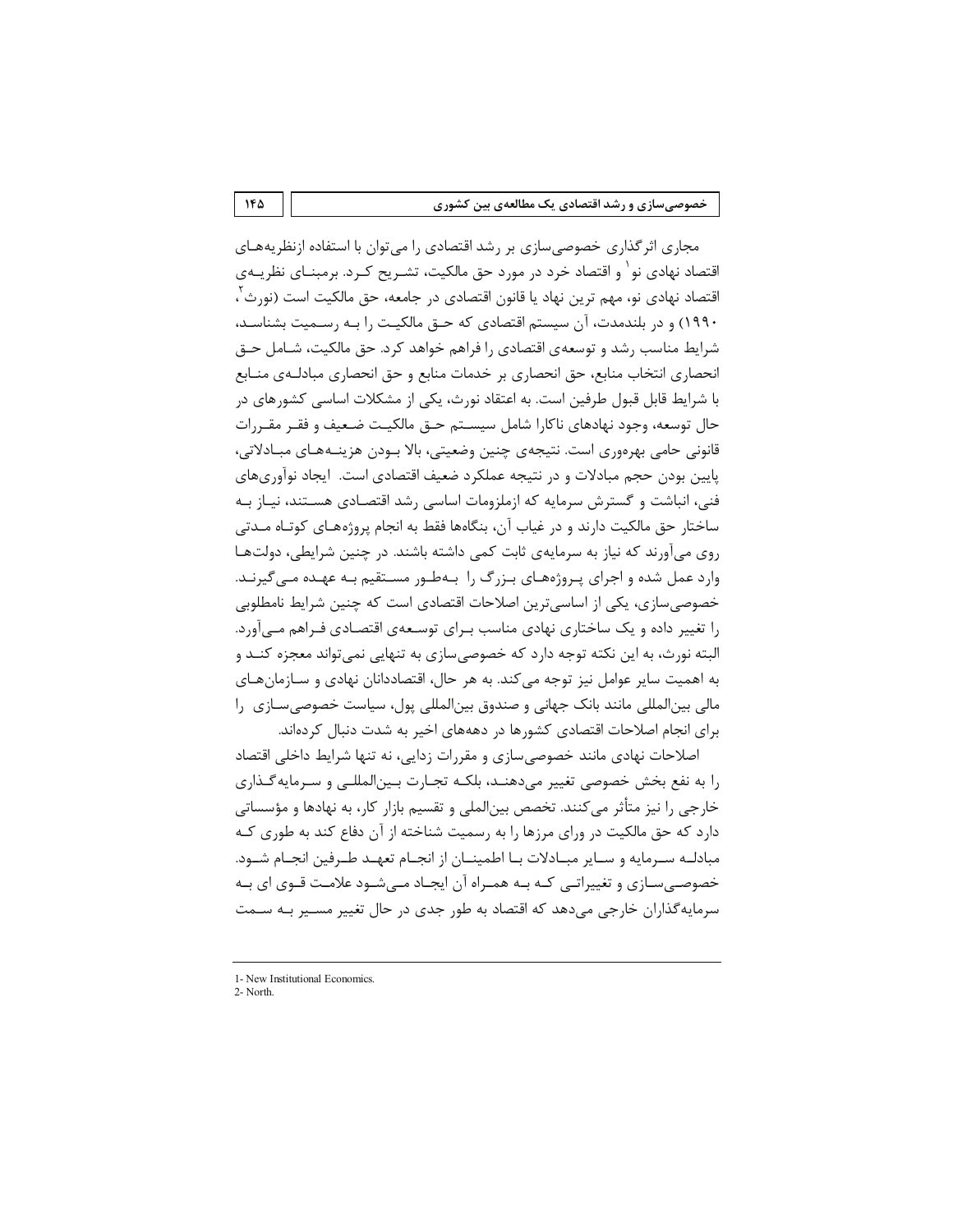نظام بازار است و امکان برگشت آن در کوتاه مدت وجود ندارد. بنابراین، خصوصیسازی همراه با مقررات زدایی و سایر تغییرات نهادی و قـانونی، ممکـن اسـت موجـب کـاهش نااطمینانی شده و محیط مناسبی برای سرمایهگذاران داخلی و خارجی و همچنین برای , شد اقتصادی فراهم آورد.

سیاست خصوصی سازی را می توان با استفاده از مباحث مربوط به مالکیت خصوصــی و تخصیص منابع از طریق بازار در اقتصاد خــرد نیــز توجیــه کــرد. اول، طبــق نظریــهی نئوکلاسیکی، مالکیت عمومی منجر به اتلاف و نابودی منابع مـیشــود. ایــن موضــوع بــا مثــالهــای معــروف مربــوط بــه اســتفادهی افراطــی از چراگــاههــای مشــترک و پــا ماهی گیریهای بی رویه در آبهای عمومی، نشان داده شده است. نظریـه بـازیهـا بـه زیبایی نشان می۵هد که رفتار افراد یا بنگاهها دراستفاده از منـابع در دوحالـت مالکیـت خصوصی و مالکیت عمومی به شدت متفاوت است، به طوری که در حالت اول حفـظ و رشد منابع و در حالت دوم برداشت سریع که آن را نابود می کند، مشاهده می شود. دوم، با توجه به سهولت نقل و انتقال اطلاعات در بخش خصوصی، تصـمیم گیـری در بخـش خصوصی کارآتر انجام مـی¢یـرد (هایـک`، ۱۹۴۹). سـوم، بـر اسـاس نظریـهی مـدعی باقیمانده <sup>۲</sup>، مالکیت خصوصی، با پــه رســمیت شــناختن حــق ادعــای باقیمانــده (مــازاد)، موجب ایجاد انگیزهی حداکثرسازی سود مے شـود. چنـین شـرایطی در نظـام مالکیـت عمومي وجود ندارد (آلچيان و دمستز ً، ١٩٧٢). هم چنين مشكل رئيس و مرئـوس ً ٍ در بنگاههای بخش خصوصی کم تر از بنگاههای دولتی بهوجود میآید (جنسن و مکلینـگ ْ، ۱۹۷۶)، زیرا بنگاههای خصوصی با طراحی مکـانیزمهـای تشـویقی، سـعی درایجـاد همـاهنگی بـین انگیـزههـای رئـیس و مرئوسـین دارنـد، در حـالی کـه اجـرای چنـین مکانیزمهایی در بخش دولتی، بهدلیل عدم انعطافپذیری و وجود سلسله مراتب از بالا به ياسن، كمتر امكان بذيراست.

رابطهی خصوصی سازی و رشد ممکن است تحت تأثیر یک عامل سـوم مثـل رقابـت، باشد. به عبارت دیگر، کارآیی بنگاههای خصوصی به وجود ساختار بـازار رقـابتی کـه در آن ورود و خروج بنگاهها آزاد است، بستگی دارد. هرچند کـه اهمیـت نسـبی مالکیـت و

<sup>1-</sup> Hayek.

<sup>2-</sup> Residual claimant.

<sup>3-</sup> Alchian and Demsetz. 4- Principal and agent.

<sup>5-</sup> Jensen and Meckling.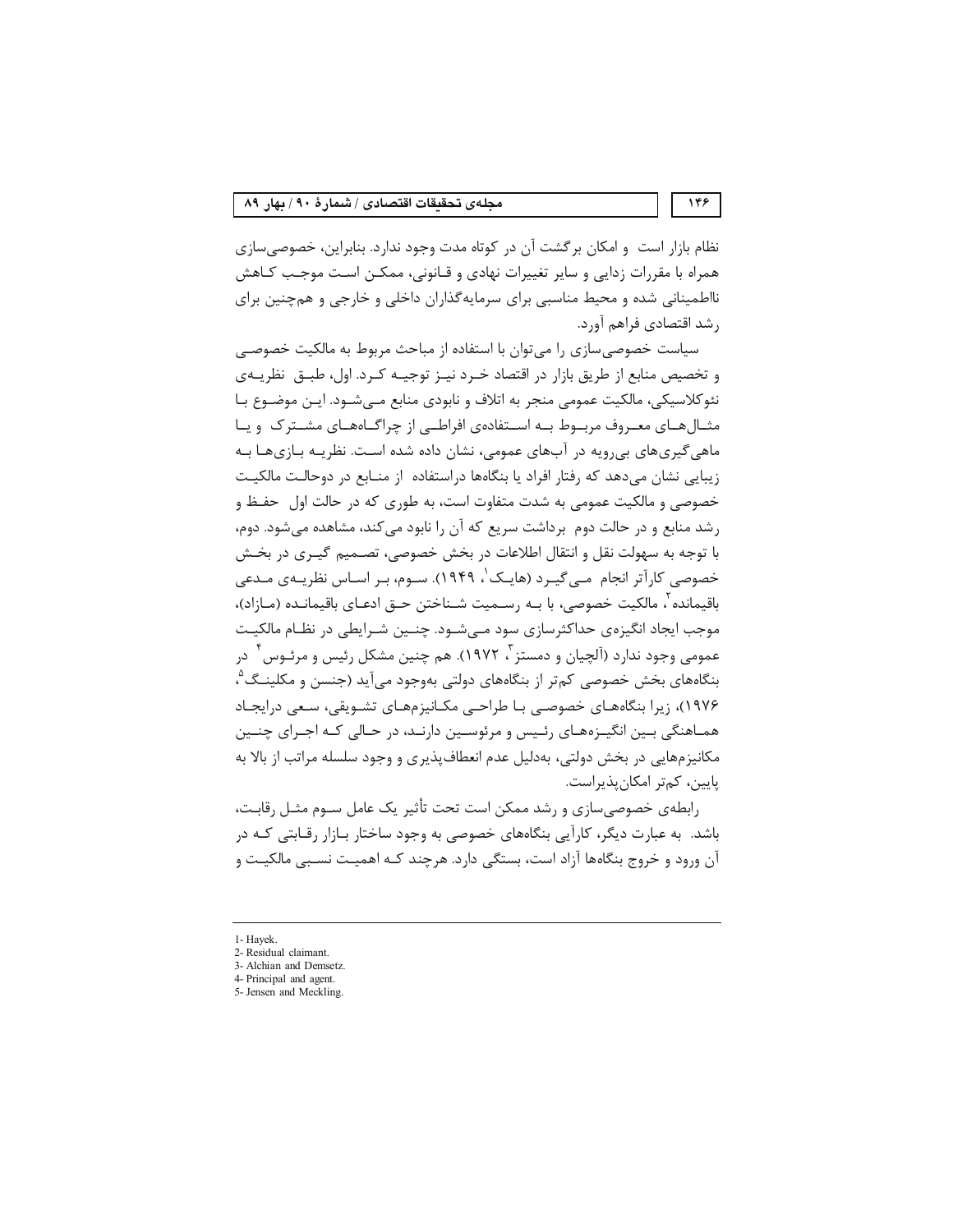رقابت قابل بحث است، ولی رقابت به عنوان یک شرط ضروری برای عملکرد بنگـاههـای خصوصی شده، به شمار میرود (ویکرز و یارو، ۱۹۸۸).

برخی نیز اهمیت نوع مالکیت در کارآیی را مورد سئوال قرار دادهاند. به عنوان نمونه، روتن و چنگ (۱۹۹۳)، استحکام نظریههای خرد در توجیه خصوصیسازی را زیر سئوال برده و بر اهمیت اقتصاد سیاسی تأکید میکنند. آنها معتقدند که دولتهایی که بتوانند خودشان را از فشار رقابتی ناشی از بنگاههای خصوصی و عمومی دور نگـه دارنـد ممكـن است بتوانند محیط رقابتی|ی ایجاد کنند که در آن هـر دو نـوع مالکیـت نتـایج کـارآیی داشته باشند. ویلنر ` (۲۰۰۳) نیز، جریان بین|لمللی|ی که برای محـدود کـردن مالکیـت عمومی ایجاد شده است را از بعد نظری و تجربی بـه چـالش مـی کشـد. وی بـا بررسـی شرکتهای تولیدبرق دربسیاری ازکشورهای در حال توسعه، نتیجه می گیرد که کـارآیی هزینه دربنگاههای دولتی نه بهتر و نه بدتر از شرکتهای خصوصی است. علاوه بـر ایـن، ویلنر، با استناد به مباحث سازماندهی صنعتی ادعا می کند که وجود رقابت نیز منجر بـه مؤفقیت خصوصی سازی نمیشود. وی هم چنین به مطالعهی فلاور و ریچـارد<sup>۲</sup> (۱۹۹۵) اشاره می کند که در آن رابطهی بین اندازهی بخش بنگاههای عمـومی و رشـد اقتصـادی در کشورهای OECD، به جای منفی بودن، مثبت است. در مجموع می توان گفت کـه منتقدان خصوصی سازی معتقدند که دلایل سنتی ای که به نفع مالکیت عمــومی وجــود دارند، یعنی آثار خارجی، انحصار طبیعی، و نبود سرمایه خصوصی، هم چنــان از اهمیــت برخوردارند و بنابراین نباید آنها را به سادگی کنار گذاشت.

این مرور خلاصه بـر ابعـاد نظـری خصوصـی سـازی و ارتبـاط آن بـا کـارآیی و رشـد اقتصادی نشان میدهد که نمی توان به یک جمعبندی سازگار در این مورد دست یافت. این نظریههای گوناگون را میتوان به صورت زیر دستهبندی کرد: خصوصیسازی منجر به کارآیی می شود، خصوصی سازی تنها اگر بـا شـرایط رقـابتی همـراه باشـد، منجـر بـه كارآيي مي شود، شرايط رقـابتي صـرف نظـر از سـاختار مالكيـت، بـراي كـارايي كفايـت می کند، و خصوصی سازی و هیچ کدام رقابت برای رشد ضروری نیسـتند. بـا توجـه بـه تفاوت و در برخی موارد تناقض نظریهها، باید دید کارهای تجربی در این زمینه چیست.

<sup>1-</sup> Willner.

<sup>2-</sup> Fowler and Richards.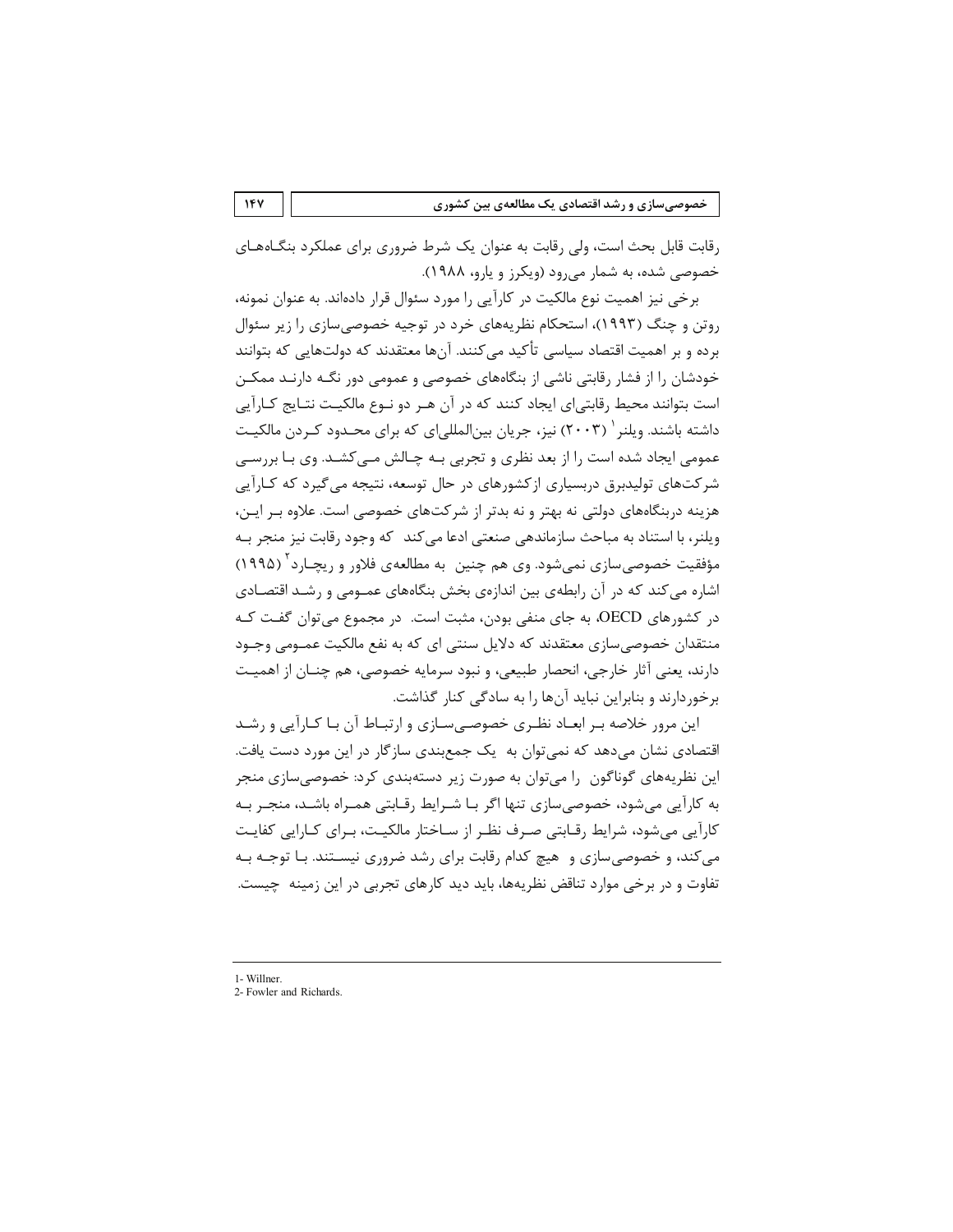#### مجلهى تحقيقات اقتصادى / شىمارهٔ ٩٠ / بهار ٨٩

کارهـای تجربــی در زمینــهی خصوصــیسـازی، بـا توجــه بــه روشهـای مختلـف اندازه گیری متغیرها، دورههای زمانی و نمونههای متفـاوت و روشهـای آمـاری بـه کـار گرفته شدهی متنوع، از پیچیدگی های خاص خود برخوردارند. مشکل دیگـر در کارهـای تجربی، ضرورت توجه به ماهیت بلندمدت اثـر خصوصـی سـازی بـه عنـوان یـک تغییـر نهادی، بر اقتصاد کلان است. متأسفانه تاکنون دادههای سری زمـانی طــولانی مــدت در دسترس نبودهاند و در نتیجه مطالعات زیادی در این مورد انجام نشده است. با توجه بـه این نکته نتایج مطالعات انجام شده در این زمینه را نیز باید با احتیـاط تفسـیر کـرد. در میان کارهای تجربی، فقط مطالعـهی کـوک و اوچیـدا (۲۰۰۳)، بـهطـور خـاص بـه اثـر خصوصی سازی بر رشد پرداخته است. هرچند طبق نتایج این مطالعه، خصوصی سازی اثر منفی بر رشد اقتصادی داشته است، ولی نویسندگان براین باورند که در صورت همراهی خصوصی سازی با محیط رقابتی، اثر مثبت آن بر رشد نمایان خواهد شـد. البتـه در ایـن مطالعه شاخصی برای محیط رقابتی معرفی نشده است. در مطالعهی دیگری کـه توسـط یانکو، مک لیش، و رامالو` (۲۰۰۶) انجام گرفتـه، اثـر تنظـیم بـازار و مقـررات بـر رشـد بررسی شده است. در کارهای دیگری نیـز اثـر خصوصـیسـازی بـر سـایر متغیرهـای اقتصادی کلان مانند کسری بودجهی دولت (پین هیرو و اشنایدر <sup>۲</sup>، ۱۹۹۵، و دیــویس و همکاران ، ۲۰۰۰) و سرمایه گذاری (عیدو و مشیری ٔ ۲۰۰۹)، مطالعه شده است.

مطالعــهي حاضـر از ســه نظـر بــا ســاير مطالعــات تفــاوت دارد، اول، هــر دو متغيــر خصوصی سازی و رقابت و تنظیم بازار دریک مـدل رشـد تجربـی درون زا وارد شـدهانـد. دوم، دادههـای خصوصـی،سـازی در ایـن مطالعـه نسـبتا جدیـد و شـامل دورهی زمـانی طولانیتر (۲۰۰۳–۱۹۸۸) و کشورهای بیشتر (۱۱۷ کشـور) هسـتند. سـوم، دادههـای زمانی طولانی تر و کشورهای بیش تـر، امکـان بـرآورد اثـر بلندمـدت خصوصـیسـازی و تفاوتهای احتمالی در رابطهی بین خصوصے سازی و رشـد اقتصـادی در کشـورها و مناطق مختلف را فراهم می کنند. در این مطالعه دوروی زمانی به دورههای کوتـاه مـدت، میان مدت و بلندمدت و مناطق جهان نیز بـه افریقـا، آسـیای شـرقی، آسـیای جنـوبی، خاورمیانه، آمریکای لاتین و اروپای شرقی (درحال گذار) تقسیم شدهاند.

<sup>1-</sup> Djankov, McLiesh, and Ramalho.

<sup>2-</sup> Pinheiro and Schneider.

<sup>3-</sup> Davis et al 4- Abdou and Moshiri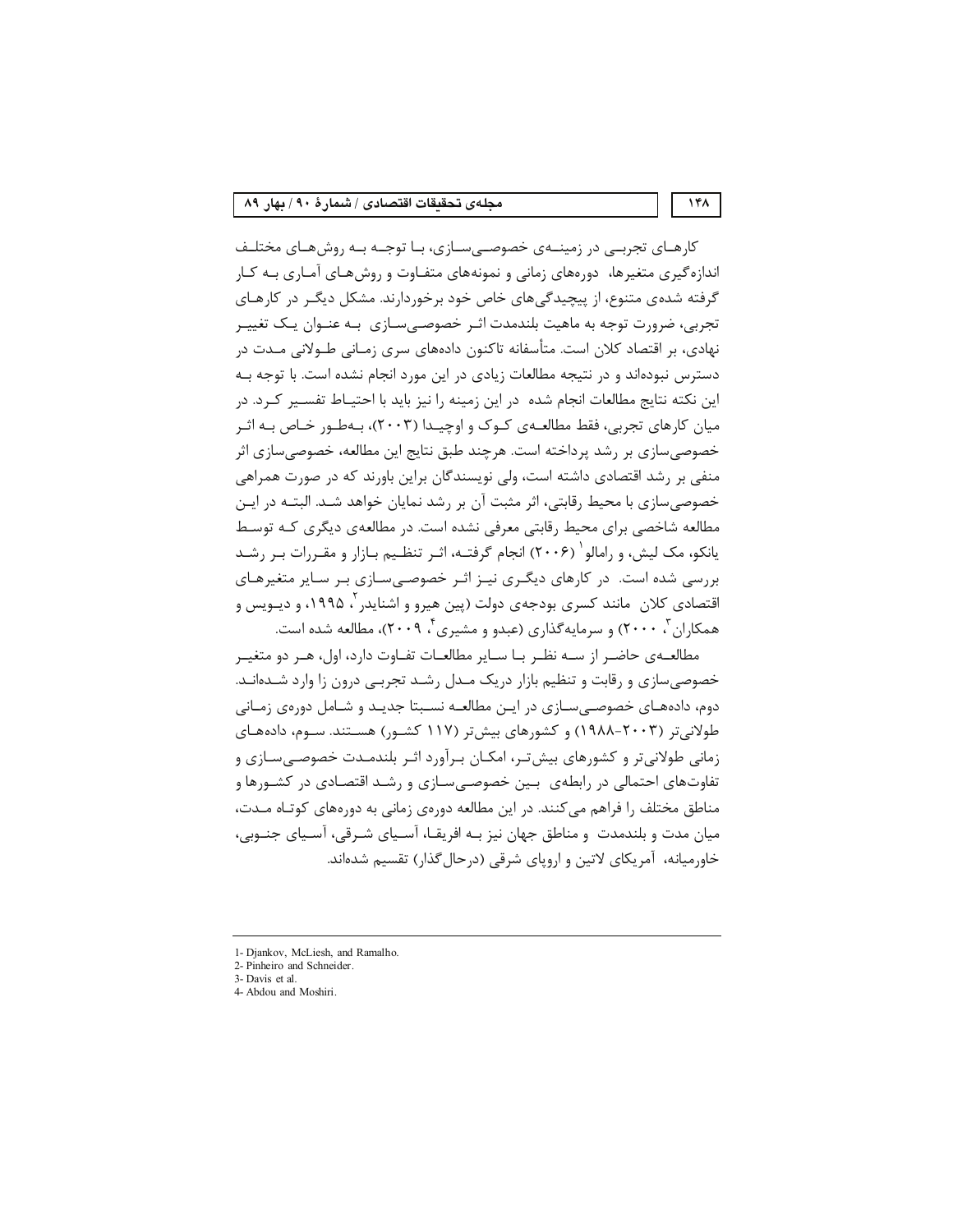### ۳- مدل تجربی

در بیش تر مطالعات (مربوط به رشد اقتصادی، رشد تولید ناخالص داخلی، به صـورت تابعی خطی از مجموعهای از متغیرهای کلان ماننـد سـرمایهگـذاری، تـورم، نـرخ رشـد جمعیت و یک سری متغیرهای خاص نهادی و سیاستی نشان داده میشـود. بـه عنـوان مثال، کوک و اوچیدا (۲۰۰۳)، در مطالعهی خصوصیسازی خـود، تولیـد سـرانه را بـه صورت تابعی از "متغیرهای برو"<sup>۱</sup>، متغیرهـای سیاسـتی و متغیرخصوصـی سـازی مطـرح مي كنند. متغيرهاي برو (Barro)، شامل توليد ناخالص داخلي اوليه، اميد به زندگي، نـرخ رشد جمعیت، نرخ سـرمایه گـذاری و نـرخ ثبـت نـام دانـش آمـوزان متوسـطه هسـتند. متغیرهای سیاستی، شامل نسبت تجارت خــارجی بــه GDP نســبت بـدهی خــارجی بــه GDP، نسبت سرمایهگذاری مستقیم خارجی به GDP، و تـورم هسـتند. هـم چنـین در مطالعه ی پلین (۱۹۹۷)، نرخ رشد GDP به صورت تابعی از تورم، نرخ ارزواقعی، رابطه ی تجاری و تعاریف مختلفـی از خصوصـیسـازی و بـدون در نظـر گـرفتن متغیرهـای بـرو تعریف شده است. در این مقاله، مدل تجربی رشد به صورت زیر تصریح میشود:

 $GY = \alpha + \delta X + \beta I + \varepsilon$ 

که در آن GY، رشد سالانهی تولید ناخالص داخلی حقیقی و X مجموعه متغیرهـای کنترل شامل نرخ سرمایهگذاری، نسبت بدهی خارجی به GDP، تـورم، نسـبت FDI بــه GDP و رابطهی تجاری و I مجموعـه متغیرهـای نهـادی شـامل خصوصـیسـازی و شاخصهای رقابتی است. ٤ نیـز جملـهی خطـای معادلـهی رگرسـیون بـا ویژگـیهـای استاندارد است. برای کنترل کردن اثر تغییرات منطقهای، کشورهای نمونه طبق تقسیم بندی بانک جهانی به شش منطقه به شرح زیرتقسیم شدهاند: آسیای شرقی و پاسیفیک، اروپا و آسیای مرکزی یا اقتصادهای نوظهـور، آمریکـای لاتـین و کارآئیـب، خاورمیانـه و شمال آفریقا، آسیای جنوبی، و آفریقا. اثر این مناطق، با تعریف متغیرهای مجازی بـرای عدد ثابت و شیب در رگرسیون کنترل میشود. دورهی زمانی نیـز بـه سـه دورهی مجـزا تقسیم میشود: دورەی کوتاه مدت، که یک سال است، دورەی میان مـدت، کـه ۴ سـال است و دورەی بلندمدت که شامل ۱۶ سالی است و دادەهـای آنهـا قابـل مشـاهدەانـد. معادلهی رگرسیون کوتاه مدت از دادههای سالانه به صورت یک پانل استفاده می کنــد. در این معادله، خصوصی ســازی بــه صــورت نســبت درآمــد ســالانهی ناشــی از واگــذاری

۱- این متغیرها از این جهت متغیرهای برو (Barro) نامیده شدهاند که ابتدا توسط برو در یک مدل رشد تجربی بهکار گرفتـه  $AIA.5$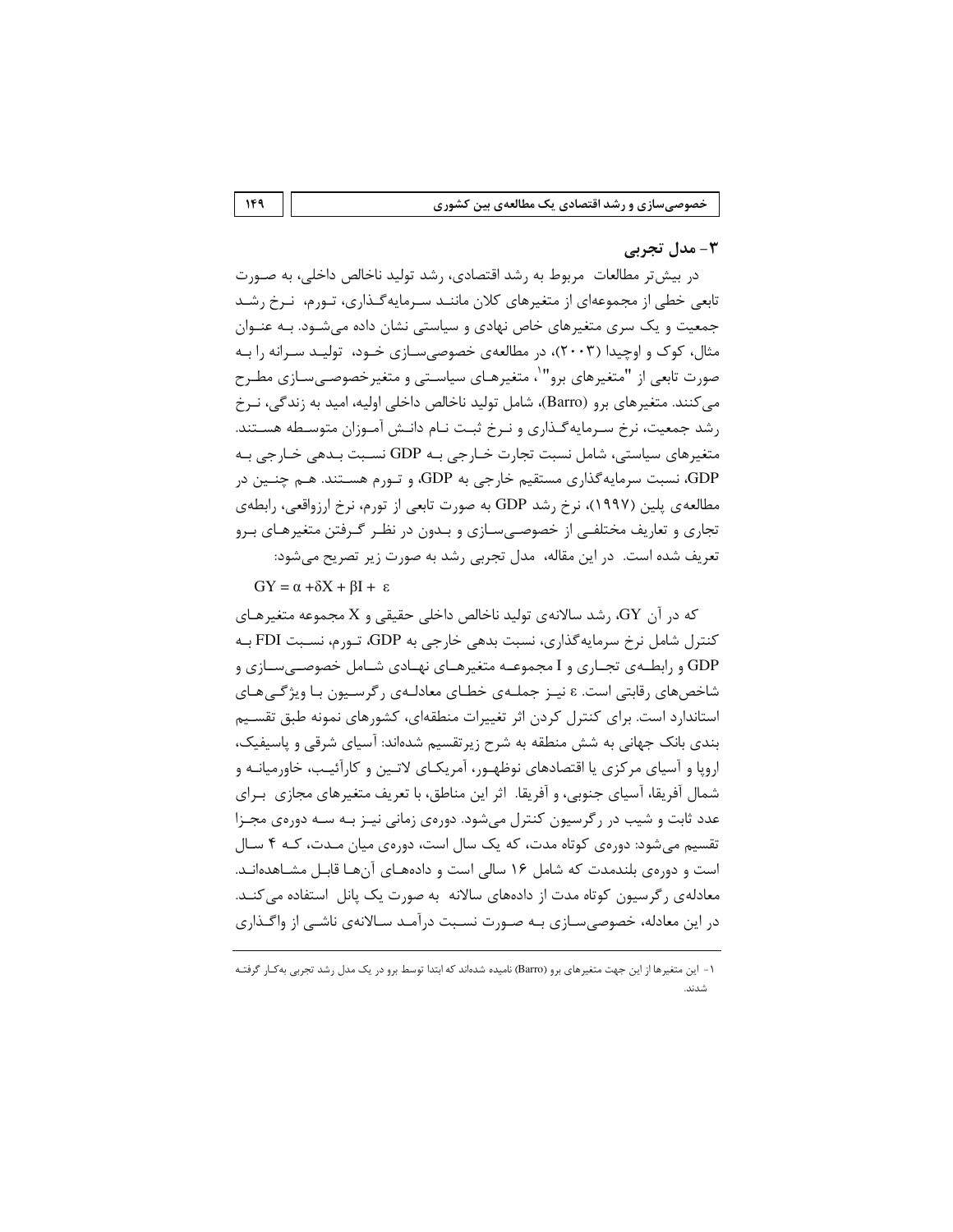بنگاههای دولتی به بخش خصوصی به GDP همان سال تعریف شده است. در معادلـهی رگرسیون میان مدت، هدف این است که تأثیر نوسانات سالانه و کوتاه مـدت در بـرآورد ضرایب کاهش یابد. بنابراین، متغیرها به صورت متوسط چهارساله و خصوصی سازی بـه صورت نسبت درآمد انباشته شده در طول چهارسال به متوسـط GDP در آن چهارسـال تعریف شدهاند. و بالاخره در معادلـهی رگرسـیون بلندمـدت، هـدف مـا بررسـی ارتبـاط بلندمدت بین خصوصی سازی و رشد اقتصادی، بدون در نظـر گـرفتن نوسـانات کوتـاه و میان مدت است. بنابراین در این معادله، خصوصی سازی به صورت نسبت درآمد انباشـته شده در طول دوره، به متوسط GDP در کل دوره و سایر متغیرها نیز به صورت متوسط کل دوره تعریف شـدهانـد. بنــابراین، ســازمانِدهـی دادههـا در دوحالـت کوتـاه مـدت و میان مدت، به صورت دادههای پانل و در حالت بلندمــدت بــه صــورت دادههــای مقطعــی است.

سیاستهای اقتصادی، به ویژه آنهایی که به متغیرهای نهادی مانند خصوصی سـازی مربوط میشوند، هنگامی میتوانند مفید باشند که به طور سازگار و پیوسته دنبال شـده باشند، بنابراین اگر کشوری سیاست خصوصی سازی را به صورت متزلزل و ناسازگار اجـرا کند، نمی تواند به اثر گذاری آن اطمینان داشته باشد. یکی از دلایل شکست سیاستهای ناسازگار این است که سیاستهای تغییر نهادی به مثابهی علامتــی بـه سـرمایهگـذاران هستند که از طریق آنها دولت دیدگاه و جهتگیری خود مبنی بر چرخش بـه سـمت نظام بازار را اعلام می کند. برای این کـه سـرمایهگـذاران داخلـی و خـارجی وارد عمـل شوند، نیاز به این است که سیاستهای اعلام شده باور کردنی باشند و بهصورت سازگار و پیوسته اجـرا شـوند. بـرای در نظـر گـرفتن چنـین عـاملی، متغیـری بـهنـام سـازگاری خصوصی سازی، ایجاد و بهصورت وجود درآمد خصوصی سازی در هر یک از فاصـلههـای زمانی میان مدت (چهارسال) تعریف شده است. متغیر سازگاری، به صـورت یـک متغیـر مجازی که مقدار آن در زمانهایی که درآمد خصوصی سازی در میان مدت وجود داشته است، برابر یک و در غیراین صورت برابر صفر است، در مدل وارد می شود.

برای اندازهگیری متغیر محیط رقابتی و تنظیم بازار، از سه روش مختلف به شرح زیر استفاده مى شود:

در روش اول، از دادههای مربوط به شرایط رقابت محلی که در "گزارش میزان رقابت در جهان '" توسط World Economic Forum منتشرشده است، استفاده میشـود. ایـن

 $10.$ 

<sup>1-</sup> Global Competitiveness Report.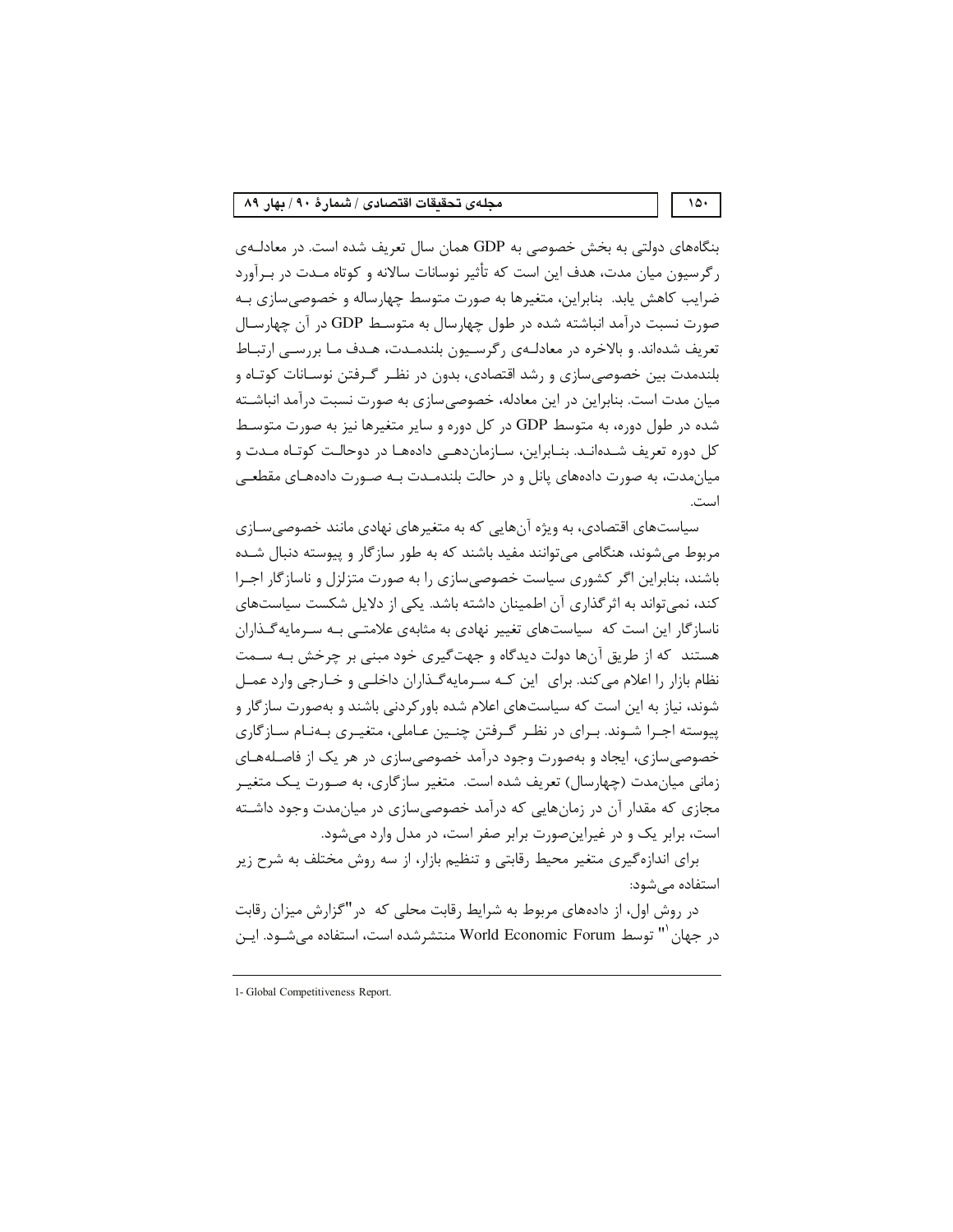شاخص که "شدت رقابت محلی `" نام دارد، کشورها را بر اساس نظر مدیران اجرایـی در هفت گروه به صورت زیر رتبهبندی می کند:

رقابت در بازار محلی (۱= در بیشتر بخشها محـدود اسـت و کـاهش قیمـتهـا بـه ندرت اتفاق می|فتد، ۷= در بیش تر بخشها شدید است و رهبـری بـازار در طـول زمـان تغییر میکند). در روش دوم، از شاخص دیگری که اطلاعات آن توسط همان منبع قبلی جمع آوری شده است استفاده می شود. این شاخص شفافیت سیاستهای دولت در مورد بخش خصوصی را اندازه گیری می کند و "شفافیت سیاست گذاری دولتی"' نـام دارد. در این شاخص، رتبهبندی کشورها بر اساس پاسخ مدیران اجرایی به این سئوال انجام شـده است که آیا بنگاهها در کشورشما معمولا به صورت روشن و شفاف از سیاستهای دولت که مربوط به کـار شماسـت آگـاه مـیشـوند؟ پاسـخهـای بـه ایـن سـئوال در دامنـهی "١= هرگز" تا "٧= همیشه به طور کامل و شفاف"، رتبـهبنـدی مـی شـوند. در حالـت سوم، شاخصی برای تنظیم فعالیت تجاری با استفاده از دادههـای بانـک جهـانی تعریـف می شود. این دادهها شامل ۱۶ متغیرند که در قالب ۷ گـروه بـه شـرح زیرتقسـیم بنـدی شدهاند. گروهها عبارتند از: شروع كسب و كار، استخدام و اخراج، ثبت مالكيت، كسب اعتبار، حمایت سرمایه گذاران، ضمانت اجرایی قراردادها و پایان دادن به کسب و کار. بـا توجه به محدودیت دادهها به صورت سری زمانی، در این جا شاخصی که تمرکـز آن بـر "شروع كسب و كار" است تعريف مي شود. شاخص شروع كسب و كار خود بـر شـرايط ورود به بازار تمرکزدارد و شامل چهار گروه زیر است:

مراحل ورود، طول زمانی ورود (به روز)، هزینهی ورود و حـداقل سـرمایهی ورود. در این جا شاخصی به نام "سهولت ورود به کسب و کار" که میانگین نرمال شدهی رتبـهی کشورها در هر یک از چهار گروه "شروع کسب و کار" است تعریف میشود که بین صفر و یک قرار دارد و مقادیر بالاتر نشان دهندهی سهولت بیش تر ورود به کسب و کار است.

دادههای خصوصی سازی که به صورت درآمدهای دولت ِناشی از فیروش بنگـاههـای دولتے ِ تعریف شدہ است از بانک دادہھای خصوصے سازی بانک جھانے ِ بەدست آمدہانــد. دادههای شدت رقابت و شــفافیت سیاســت *گــذ*اری دولــت از گــزارش توسـعهی جهـانے <sup>۳</sup> (۲۰۰۵) و دادههای شروع کسب و کـار نیـز از بانـک دادههـای doing business بانـک

<sup>1-</sup> Intensity of Local Competition.

<sup>2-</sup> Transparency of Government Policy Making

<sup>3-</sup> World Development Report.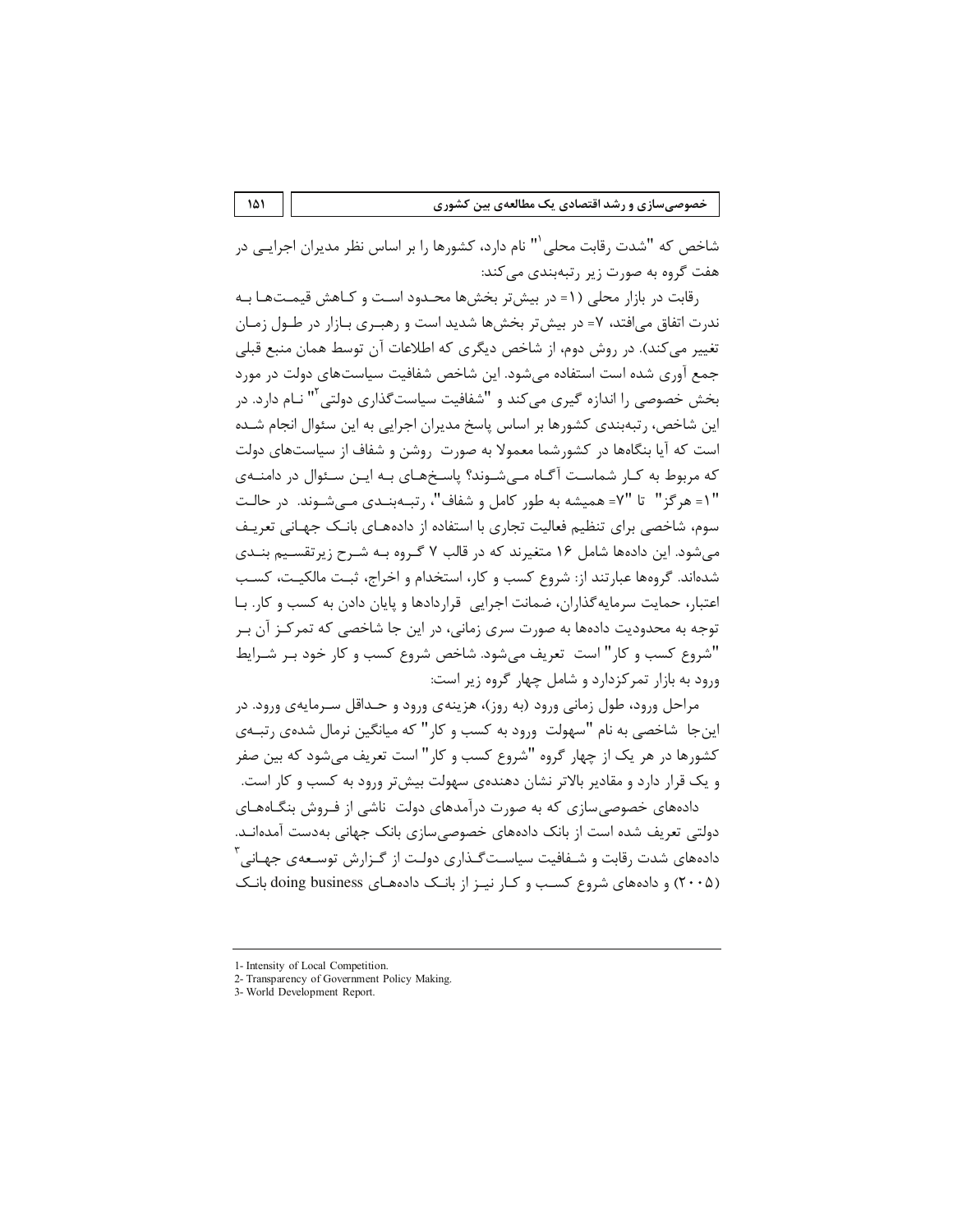جهـاني اســتخراج شــدهانــد. بقيــهي دادههــاي متغيرهــاي مــورد اســتفاده در مــدل از شاخصهای توسعهی جهانی بانک جهانی <sup>۱</sup> گرفته شدهاند.

یکی از مشکلات مدل های رشد تجربی، امکان درون زا بودن متغیرهای مورد استفاده در مدل است که ممکن است نتایج برآورد ضرایب را تورش دار کند. مـا بـرای پرهیـز از تورش در بـرآورد ضـرايب، از روش حـداقل مربعـات دومرحلـهاي (2SLS) و متغيرهـاي ابزاری استفاده میکنیم. این روش برای برآورد معادلههای رگرسیونی کـه از دادههـای سالانه و میانگین چهارسال استفاده می کند، به کار گرفته شده است. متغیرهـای ابـزاری مورد استفاده نیـز وقفـهی متغیـر وابسـته و متغیرهـای توضـیحی هسـتند. هردومـدل کوتاممدت و میان مدت که از دادههای پانل استفاده می کنند، با روش اثر تصادفی بـرآورد شدهاند. برای برآورد مدل بلندمدت که از دادههـای مقطعـی اسـتفاده مـی کنـد، از روش حـداقل مربعـات معمــولى اســتفاده و مشــكل واريــانس ناهمســانى آن را بــا روش وايــت ( White ) برطرف می کنیم.

# ۴- نتايج بر آورد مدل

نتایج برآورد معادلههای رگرسیون مدل رشد در جداول ۱ و ۲ ارایه شـدهانـد. نتـایج جدول ۱، مربوط به معادلههای رگرسیون با دادههای پانل با دو حالت دادههـای ســالانه و دادههای میانگین چهارساله است. نتـایج برآوردهـا بـا هـر دوروش LS و 2SLS، بـرای مقایسه گزارش شدهاند. ستونهای اول و سوم، نتایج برآورد مدل بـا دادههـای سـالانه و چهار سال با روش LS و ستونهای سوم و چهارم، نتایج برآورد مدل با دادههای سـالانه و چهارسال با روش 2SLS را نشان می دهند. همان گونه که نتایج گـزارش شـده در ایـن جدول نشان میدهند، متغیرهای سرمایه گذاری، بـدهی خـارجی و تـورم، علایـم مـورد انتظار را داشته و در سطوح اعتماد قابل قبول مختلـف معنـادار هسـتند، امـا متغيرمـورد نظر ما در این مقاله، یعنی خصوصی سازی، در هیچ یک از این معادلهها اثر معنـاداری بـر رشد نشان نمیدهد. همچنین، هیچ یک از متغیرهای مجازی متقاطع کـه بـرای کنتـرل تغییر شیب احتمالی در مدل وارد شدهاند نیز معنادار نیستند. بنابراین، بهنظـر مـی٬سـد که خصوصی سازی در کوتاه مدت و میان مدت، اثر معناداری بـر رشـد در کشـورهای در حال توسعه نداشته است.

<sup>1-</sup> World Development Indicators.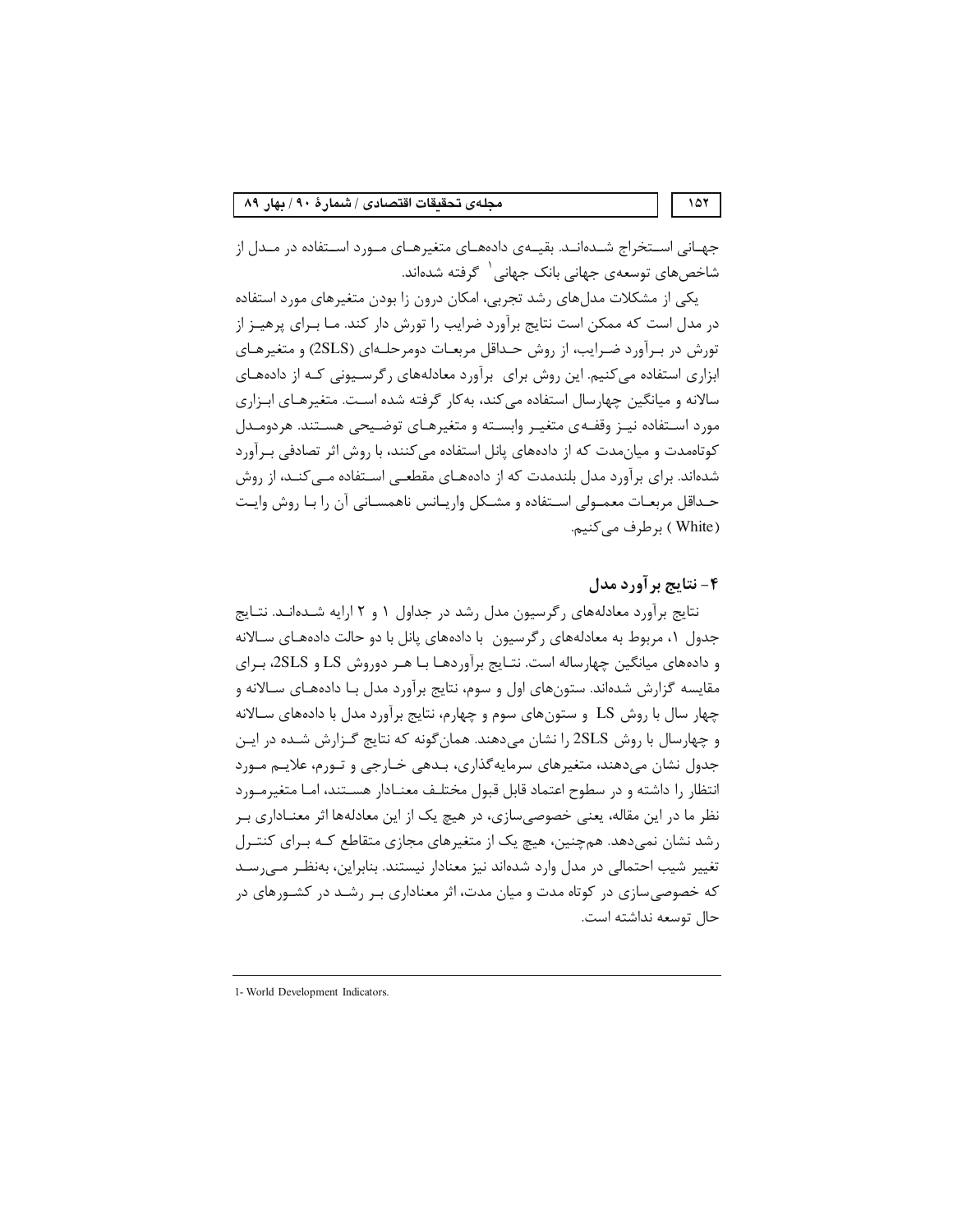|  | خصوصیسازی و رشد اقتصادی یک مطالعهی بین کشوری |  |  |  |
|--|----------------------------------------------|--|--|--|
|--|----------------------------------------------|--|--|--|

|                           | $\sqrt{1}$                                                                                 | $(\tau)$                                                       | $(\mathbf{r})$                     | (5)                                           |
|---------------------------|--------------------------------------------------------------------------------------------|----------------------------------------------------------------|------------------------------------|-----------------------------------------------|
| سرمايهگذاري               | $\cdot$ , ۳ $V*$                                                                           | $-\cdot, \cdot \wedge$                                         | $\cdot$ , $\mathsf{V}$ *           | •,\£**                                        |
|                           | $(\cdot,\cdot, \cdot)$                                                                     | $(\cdot,\cdot, \cdot)$                                         | $(\cdot,\cdot\; \epsilon\,)$       | $( \cdot, \cdot \wedge )$                     |
|                           | # * * / / . -                                                                              | $-\cdot, \cdot \cdot$                                          | $-\cdot, \cdot \epsilon$           | $-$ . $YY$ * * * *                            |
|                           | $(\cdot,\cdot,\cdot)$                                                                      | $( \cdot, \cdot)$                                              | $(\cdot,\cdot, \cdot)$             | $( \cdot, \mathcal{W})$                       |
| تورم                      | -., * * *                                                                                  | $\overline{\cdots}$                                            | $-$ ., $\cdot$ . $\Lambda$ **      | $\overline{\cdots}$                           |
|                           | $( \cdot, \cdot \cdot \cdot \tau)$                                                         | $(\,\boldsymbol\cdot\,,\boldsymbol\cdot\,\boldsymbol\cdot\,)$  | $(\cdot,\cdot\cdot\cdot\epsilon)$  | $(\cdot,\cdot\cdot)$                          |
| رابطهى مبادله             |                                                                                            | $\ldots$                                                       | $\cdot$ , $\cdot$ $\uparrow$ 0 * * | •,•£排排                                        |
|                           | $\ldots$                                                                                   | $(\,\boldsymbol\cdot\,,\boldsymbol\cdot\, \boldsymbol\cdot\,)$ | $(\cdot,\cdot\cdot)$               | $(\cdot,\cdot)$                               |
| سرمايهگذاري مستقيم خارجي  | $-\cdot, \cdot \wedge$                                                                     | $\overline{\cdot}$ , $\overline{\tau}$                         | $\overline{\phantom{m}}\,$         | $\cdot$ ,17                                   |
|                           | $(\;\cdot\;,\mathcal{H}\;)\;$                                                              | $(\;\cdot\;,\mathbf{r}\boldsymbol{\cdot}\;)$                   | $(\cdot,\cdot \wedge)$             | $( \cdot, \vee \vee )$                        |
| ۔<br>خصوصیسازی در کشورهای |                                                                                            |                                                                |                                    |                                               |
| درحال گذار                | $\overline{\cdots}$                                                                        | $- \cdot 77$                                                   | $\overline{\cdots}$                | $- \cdot 77$                                  |
|                           | $(\;\cdot\,,\tau\;\epsilon\;)$                                                             | $(\; \cdot \; , \epsilon \wedge)$                              | $( \cdot, 19)$                     | $(\; \cdot \; , \epsilon \; \mathfrak{q} \;)$ |
|                           | $\cdot$ , $\tau$ $\tau$                                                                    | $-\cdot, \cdot$ r                                              | $\overline{\cdots}$                | $\overline{\cdots}$                           |
| آفريقا                    | $(\;\cdot\,,\mathbf{Y}\,\boldsymbol{\lambda}\,)\;$                                         | $(\cdot, \epsilon)$                                            | $(\cdot,\wedge\cdot)$              | $( \cdot, \wedge \wedge)$                     |
| خاورميانه و شمال آفريقا   | $\sqrt{1 + \lambda}$                                                                       | $-0.5V$                                                        | $\overline{\cdot}$                 | $\overline{\cdots}$                           |
|                           | (7,00)                                                                                     | $( \cdot, 77)$                                                 | $( \, \cdot \, , \tau \, r \,)$    | $( \cdot, \mathbf{r} )$                       |
| أمريكاي لاتين و كارأئيب   | $\overline{\cdot\cdot\cdot}$                                                               | $\cdot, \cdot$                                                 | $\overline{\cdots}$                | $\overline{\cdot, \overline{\tau v}}$         |
|                           | $(\;\cdot\,,\mathsf{YY}\;)$                                                                | $(\; \cdot \, , \mathsf{r} \, \mathsf{q} \, \, )$              | $( \cdot , \wedge \wedge )$        | $( \cdot, \tau \tau )$                        |
|                           | $\overline{\cdot}$ , 19                                                                    | $ \cdot$ , $\cdot$ ٦                                           | $\overline{\cdots}$                | $\overline{\cdot}$ , $\overline{\wedge}$ q    |
| آسیای جنوب شرقی           | $(\mathbf{r}, \mathbf{r})$                                                                 | $(\;\cdot\;,\mathsf{v}\;\cdot\;)$                              | $( \cdot, \tau \setminus )$        | $( \cdot, 0 \wedge )$                         |
|                           | 2,24                                                                                       | $\overline{\cdot$ , q $\epsilon$                               | $\overline{\cdot, \cdot}$          | 1, 21                                         |
| آسياي جنوبي               | $(\, \mathsf{r} \,{\boldsymbol\cdot}\hskip-1.5pt, \hspace{1.5pt} \boldsymbol{\lambda} \,)$ | (0,11)                                                         | $(\cdot,\mathsf{v}\mathsf{v})$     | $(1, \mathbf{2A})$                            |
| تعدیل شده $\rm R^2$       | $\cdot$ , $\tau$ ٩                                                                         | ۰,۱۲                                                           | ۰,۲٥                               | $\cdot$ , \ Y                                 |
| وحموع وحذورات خطا         | r, o t                                                                                     | ۳,۶۹                                                           | ۲٫٦۲                               | Y, Y                                          |

جدول ۱ – نتایج بر آورد معادلهی رگرسیون رشد در کوتاه و میان مدت (۱۹۸۸-۲۰۰۳)

 $107$ 

متغير وابسته رشد توليد ناخالص داخلي حقيقـي اسـت. سـتون هـاي اول و دوم، دادههـاي سـالانه و ستونهای سوم و چهارم دادههای متوسط چهارساله و ارقام داخل پرانتز انحراف معیـار ضـرایب هسـتند. برآورد ستونهای اول و سوم با روش LS و ستونهای دوم و چهارم با 2SLS و متغیرهای ابزاری انجـام شده است. علامت \*، به معنى معناداربودن ضريب در سطح ١ درصد، \*\*، در سطح ۵ درصد و \*\*\* در سطح ١٠ درصد است. ضرايب مناطق، از مجموع ضرايب متغيرخصوصى سازى و متغير مجـازى متقـاطع (مناطق وخصوصیسازی) به دست آمدهاند. متغیرهای مجازی مناطق نیز در رگرسیون وارد شدهاند، ولـی نتایج آنها در این جا گزارش نشده است.

جدول ۲، نتایج برآورد معادلهی رگرسیون با دادههای مقطعی را نشان میدهـد. ایـن معادله، اثر تغییرات نهادی بر رشد کشورهای در حـال توسـعه در بلندمـدت در دورهی ۲۰۰۳–۱۹۸۸ را نشان میدهد. همان گونه کـه در بخـش قبلـی اشـاره شـد، دادههـای مقطعی که به صورت متوسط دوره تعریف شدهاند با توجه به ایـن کـه فـارغ از نوسـانات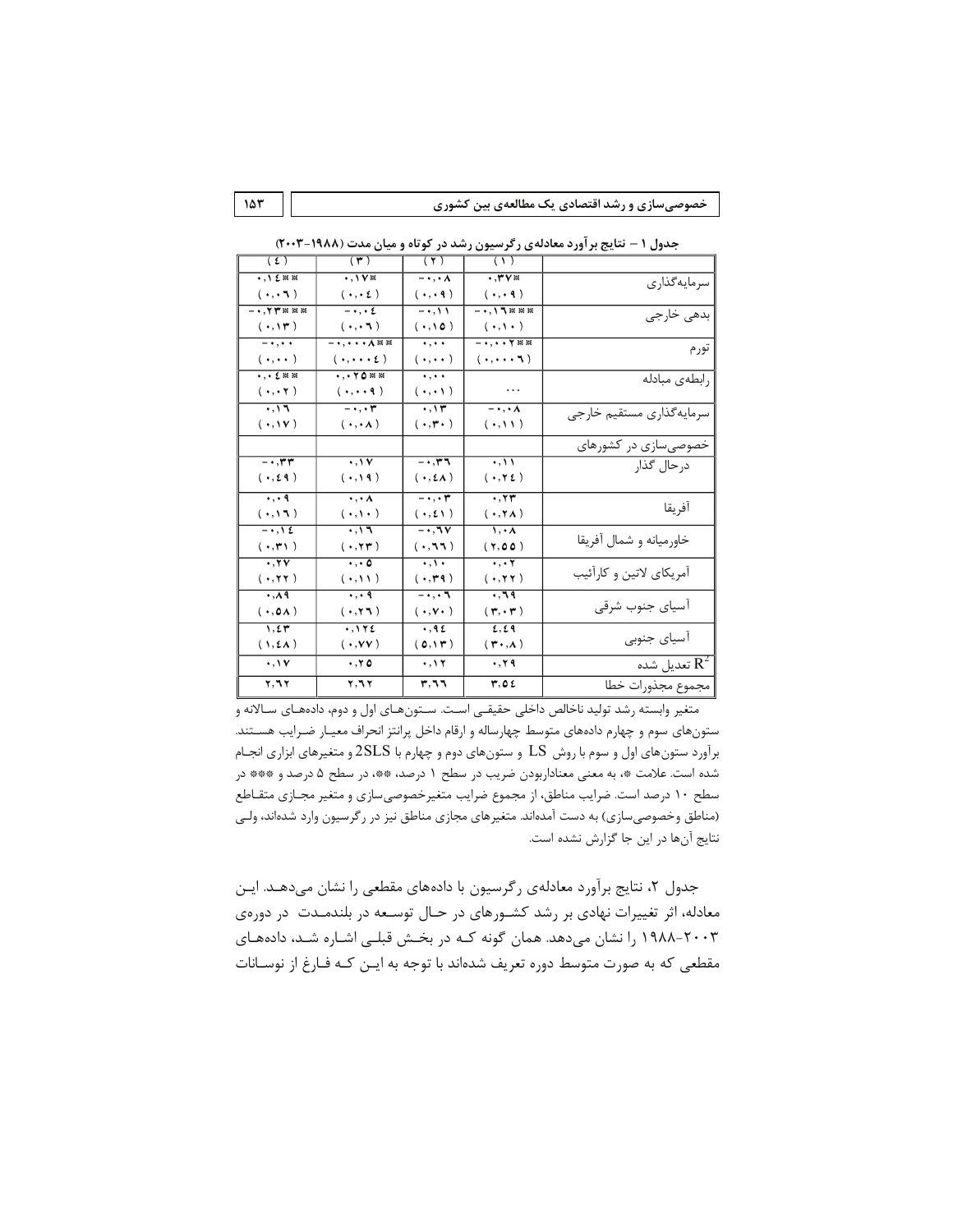کوتاممدت هستند شاید بهتربتوانند اثربلندمدت خصوصی سازی بر رشد اقتصادی را نمایان کنند. ستون ۱ در جدول ۲، نتایج برآورد مدل با متغیرخصوصی سـازی را نشـان می دهد. به طور کلی می توان گفت که این نتایج با نتایج مدل های رشـد سـاز گارند. بـه طور مشخص، سرمایه گذاری علامت مورد انتظارمثبت داشته و از نظـر آمـاری معنــادار است. بدهی خارجی و تورم علایــم مــورد انتظــار منفــی داشــته و از نظرآمــاری معنــادار هستند. علامت منفـی و معنــادار متغیـر تولیــد سـرانه ی اولیــه (PCY1988)، حــاکی از همگرایی شـرطی بـین کشـورهای درحـال توسـعه اسـت. ضـریب خصوصـیسـازی در کشورهای در حال گذار، منفی و در بقیهی کشورها مثبت برآورد شده است. اما در هـیچ یک از موارد ازنظرآماری معنادار نیست. ضرایب متغیرهای مجازی مناطق نشان میدهند که رشد اقتصادی کشورهای درحال گذار، آفریقا، آمریکای لاتین و کارآئیب، ضعیفتـر از متوسط، کشورهای خاورمیانه و شمال آفریقا، در حد متوسط و کشورهای آسیای شرقی بهتر از متوسط بوده است. در ستون ۲، نتایج رگرسیون را هنگامی که متغیر سـازگاری خصوصی سازی وارد مدل میشود، نشان میدهد. به طور کلی تغییـر زیـادی در ضـرایب برآورد شده مشاهده نمیشود، اما ضریب متغیر سازگاری مثبت و از نظر آمـاری معنــادار است. به نظر می رسد علامتی که سازگاری سیاست خصوصی سـازی بـه سـرمایهگـذاران داخلی و خارجی می دهد، در بلندمدت مهمتر از خود خصوصی سازی باشد. در ستون ۳، نتایج معادلهی رگرسیون وقتی که متغیر رقابت وارد مـدل مـی شـود، نشـان داده شـده است. در ایـن حالـت، عـلاوه بـر ایـن کـه ضـریب رقابـت مثبـت و معناداراسـت، اثـر سرمایه گذاری داخلی و خارجی دو برابر حالت قبل و قدرت توضیحدهندگی مدل تا حد زیادی (۱۶ درصد) افزایش یافتـه اسـت. در سـتون ۴، نتـایج بـرآورد ضـرایب معادلـهی رگرسیون هنگامی که متغیر شفافیت (میزان اطلاعات رسـانی سیاسـتگـذاران از تغییـر سیاستها) درمدل آمده، گزارش شده است. ضـریب متغیرشـفافیت نیـز ماننـد ضـریب متغیر رقابت، مثبت و از نظر آماری معنادار است. نتایج بـرآورد بقیـهی ضـرایب در ایـن ستون بسیار مشابه نتایج گزارش شده در ستون ۳ است. براساس این نتایج، در مجمـوع می توان گفت که هرچند خصوصی سازی اثر معنی داری بر رشـد کشـورهای مختلـف در حال توسعه نداشته، ولي محيط رقابتي و شفافيت در سياست گـذاري اهميـت زيـادي در رشد اقتصادی این کشورها داشتهاند.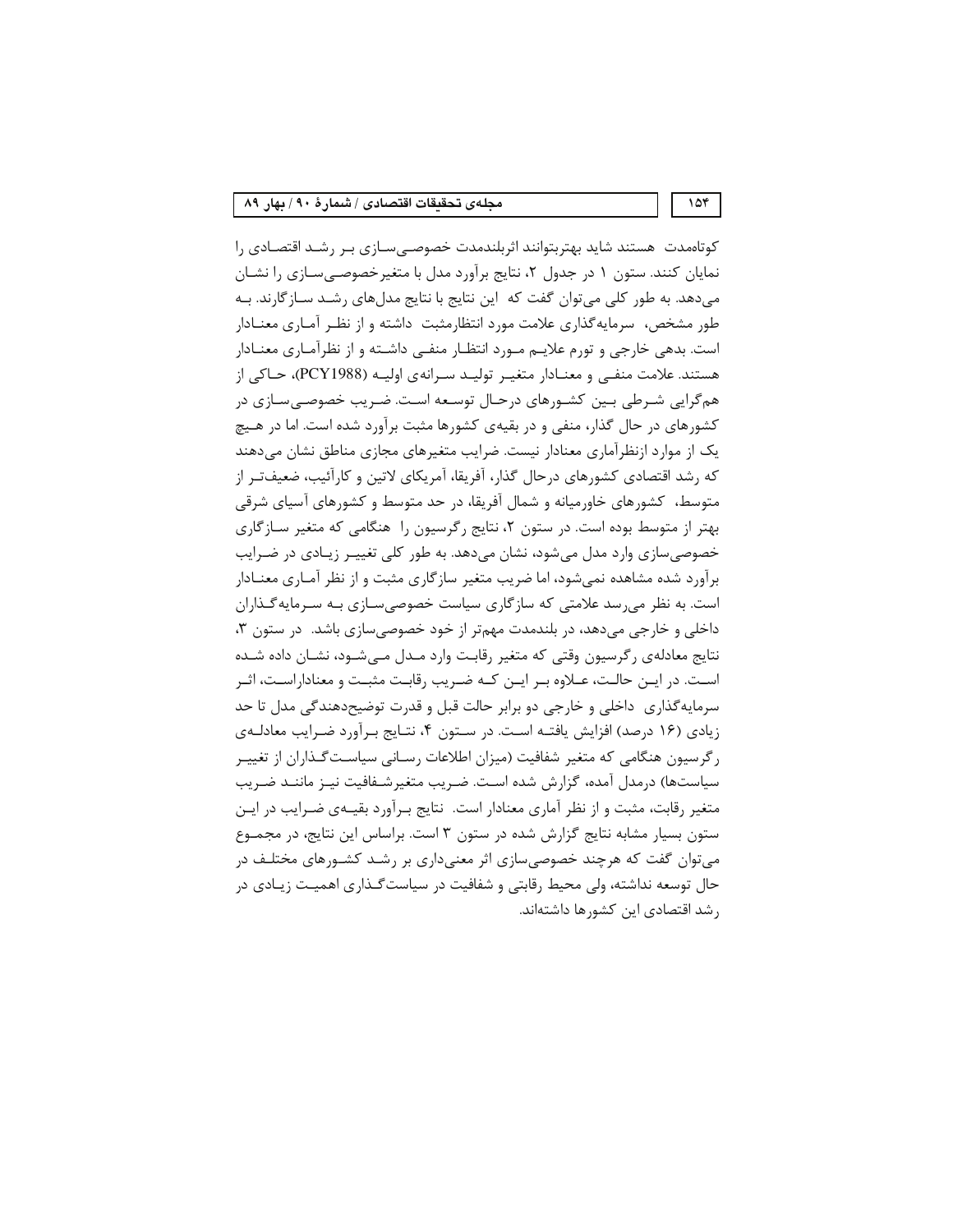| خصوصیسازی و رشد اقتصادی یک مطالعهی بین کشوری |  |  |
|----------------------------------------------|--|--|
|----------------------------------------------|--|--|

| $.11*$<br>$\cdot$ , $\cdot$ $\wedge$ $\ast$ $\ast$<br>$,$ 4 * *<br>$\cdot$ , $\vee$ *<br>سرمايهگذاري<br>$(\; \cdot \, , \cdot \, \epsilon \; )$<br>$(\; \cdot \; , \cdot \; \epsilon \;)$<br>$(\;\cdot\;,\cdot\;\epsilon\;)$<br>$(\cdot,\cdot\; \epsilon)$<br>$-0.17$<br>一、八乏旅游<br>一、八乏旅游<br>- ., \   * * *<br>بدهي خارجي<br>$(\cdot,\cdot\vee)$<br>$(\cdot,\cdot\,\lambda)$<br>$(\cdot,\cdot)$<br>$(\cdot,\cdot\,\mathsf{v})$<br>- • , • • \ *<br>$ \cdots$ \ $\ast$<br>$ \cdots$ \ $\ast$<br>$\overline{\cdots}$<br>تورم<br>$(\; \cdot \, , \cdot \, \cdot \; )$<br>$(\ldots, \ldots)$<br>$(\cdot,\cdot\cdot\cdot)$<br>$(\;\cdot\;,\cdot\; \cdot\;)$<br>$\overline{\cdot\cdot\cdot\cdot}$<br>$\overline{\cdot\cdot\cdot\cdot\epsilon}$<br>$\overline{\cdots}$<br>$\cdot, \cdot \wedge \vee$<br>رابطهى مبادله<br>$( \cdot, \cdot \setminus \epsilon )$<br>$( \cdot, \cdot \setminus r )$<br>$( \cdot, \cdot \setminus \tau )$<br>$( \, \boldsymbol{\cdot} \, , \boldsymbol{\cdot} \, \boldsymbol{\mathsf{h}} \, )$<br>$\overline{\cdots}$<br>$\cdot$ , ۳٤ $\ast$<br>$\cdot$ ,10<br>$\cdot$ , ۳٦*<br>سرمايهگذاري مستقيم خارجي<br>$((\cdot,\cdot,\cdot))$<br>$(\cdot,\wedge\cdot)$<br>$( \cdot , \cdot )$<br>$( \cdot, \mathcal{M})$<br>توليد ناخالص اوليه (١٩٨٨)<br>$ \cdot$ , $\gamma$ $\pi$ * *<br>一、、广乞旅旅<br>$-$ ., $\gamma$ q * *<br>$- \cdot 74$ **<br>$(\cdot, \mathcal{N})$<br>$(\cdot,\Lambda)$<br>$( \cdot , \cdot )$<br>$( \cdot, 19)$<br>$, 11**$<br>رقابت<br>$( \cdot, \mathbf{r} )$<br>$\cdot, \neg \vee \ast$<br>شفافيت<br>.<br>$\cdots$<br>$( \cdot, \mathbf{r} )$<br>$\overline{\cdot}$ , $\overline{\cdot}$<br>$1,1Y*$<br>$\overline{\cdot, \epsilon\tau}$<br>سازگاری خصوصیسازی<br>.<br>$( \cdot, \tau)$<br>$( \cdot, \mathbf{rv})$<br>$( \cdot, \epsilon )$<br>خصوصیسازی در کشورهای<br>درحال گذار<br>$-\cdot, \cdot \circ$<br>$-0.7V$<br>$-$ , $\cdot$ $\mathsf{v}$<br>$-\cdot, \cdot \cdot$<br>$(\cdot,\cdot)$<br>$( \cdot, \mathcal{H})$<br>$(\; \cdot \; , \mathsf{v} \;)$<br>$(\cdot,\wedge\cdot)$<br>$-\cdot, \cdot \epsilon$<br>$-\cdot, \cdot$ ۳<br>$\overline{\cdots}$<br>آفريقا<br>$\overline{\cdots}$<br>$(\cdot,\cdot, \cdot)$<br>$(\cdot,\cdot, \cdot)$<br>$(\,\boldsymbol\cdot\,,\boldsymbol\cdot\,\mathbin{\mathsf{r}}\,)$<br>$(\cdot,\cdot\circ)$<br>خاورميانه و شمال آفريقا<br>$\overline{\cdots}$<br>$-\cdot, \cdot \cdot$<br>$\overline{\cdot\cdot\cdot}$<br>$\overline{\cdots}$<br>$(\;\cdot\;,\cdot\;\epsilon\;)$<br>$(\cdot,\cdot\circ)$<br>$(\,\boldsymbol\cdot\,,\boldsymbol\cdot\,\boldsymbol\tau\,)$<br>$( \cdot, \mathbf{r} \cdot )$<br>.<br>آمریکای لاتین و کارآئیب<br>$\cdot$ , $\cdot$ ٦<br>$\cdot$ , $\cdot$ £<br>$\cdot$ , $\cdot$ r<br>$\cdot$ , $\cdot$ ٦<br>$(\cdot,\cdot, \cdot)$<br>$(\cdot,\cdot, \cdot)$<br>$(\; \boldsymbol{\cdot}\, ,\boldsymbol{\cdot}\, \boldsymbol{\mathsf{1}} \, )$<br>$(\;\cdot\, ,\cdot\, \tau\;)$<br>۔<br>آسیای جنوب شرقی<br>$-\cdot, \cdot$ 0<br>$-\cdot, \cdot \cdot$<br>$\overline{\cdot\cdot\cdot}$<br>$\overline{\cdots}$<br>$(\cdot,\wedge\cdot)$<br>$( \cdot , \cdot )$<br>$(\,\boldsymbol\cdot\,,\boldsymbol\cdot\,\boldsymbol\epsilon\,)$<br>$(\cdot,\mathsf{v}\wedge)$<br>$\overline{\phantom{m}}\,$<br>$\overline{\cdot\cdot\cdot\tau}$<br>$\overline{\phantom{m}}$ $\overline{\phantom{m}}$<br>$\overline{\cdots}$<br>۔<br>آسیای جنوبی<br>$( \cdot, \lambda)$<br>$( \cdot, \lambda )$<br>$( \cdot, \Lambda )$<br>$( \cdot , \cdot , 0)$<br>تعدیل شده<br>مجموع مجذورات خطا<br>.77<br>$\boldsymbol{\cdot}$ , $\boldsymbol{\uparrow}$ $\boldsymbol{\xi}$<br>$\cdot$ , $\epsilon \wedge$<br>$\cdot$ , ٤٥<br>$\sqrt{2}$<br>1,11<br>$\mathcal{M}, \mathcal{M}$<br>1, 21 | (1) | $(\Upsilon)$ | $(\tau)$ | (5) |
|----------------------------------------------------------------------------------------------------------------------------------------------------------------------------------------------------------------------------------------------------------------------------------------------------------------------------------------------------------------------------------------------------------------------------------------------------------------------------------------------------------------------------------------------------------------------------------------------------------------------------------------------------------------------------------------------------------------------------------------------------------------------------------------------------------------------------------------------------------------------------------------------------------------------------------------------------------------------------------------------------------------------------------------------------------------------------------------------------------------------------------------------------------------------------------------------------------------------------------------------------------------------------------------------------------------------------------------------------------------------------------------------------------------------------------------------------------------------------------------------------------------------------------------------------------------------------------------------------------------------------------------------------------------------------------------------------------------------------------------------------------------------------------------------------------------------------------------------------------------------------------------------------------------------------------------------------------------------------------------------------------------------------------------------------------------------------------------------------------------------------------------------------------------------------------------------------------------------------------------------------------------------------------------------------------------------------------------------------------------------------------------------------------------------------------------------------------------------------------------------------------------------------------------------------------------------------------------------------------------------------------------------------------------------------------------------------------------------------------------------------------------------------------------------------------------------------------------------------------------------------------------------------------------------------------------------------------------------------------------------------------------------------------------------------------------------------------------------------------------------------------------------------------------------------------------------------------------------------------------------------------------------------------------------------------------------------------------------------------------------------------------------------------------------------------------------------------------------------------------------------------------------------------------------------------------------------------------------------------------------------------------------------------------|-----|--------------|----------|-----|
|                                                                                                                                                                                                                                                                                                                                                                                                                                                                                                                                                                                                                                                                                                                                                                                                                                                                                                                                                                                                                                                                                                                                                                                                                                                                                                                                                                                                                                                                                                                                                                                                                                                                                                                                                                                                                                                                                                                                                                                                                                                                                                                                                                                                                                                                                                                                                                                                                                                                                                                                                                                                                                                                                                                                                                                                                                                                                                                                                                                                                                                                                                                                                                                                                                                                                                                                                                                                                                                                                                                                                                                                                                                                |     |              |          |     |
|                                                                                                                                                                                                                                                                                                                                                                                                                                                                                                                                                                                                                                                                                                                                                                                                                                                                                                                                                                                                                                                                                                                                                                                                                                                                                                                                                                                                                                                                                                                                                                                                                                                                                                                                                                                                                                                                                                                                                                                                                                                                                                                                                                                                                                                                                                                                                                                                                                                                                                                                                                                                                                                                                                                                                                                                                                                                                                                                                                                                                                                                                                                                                                                                                                                                                                                                                                                                                                                                                                                                                                                                                                                                |     |              |          |     |
|                                                                                                                                                                                                                                                                                                                                                                                                                                                                                                                                                                                                                                                                                                                                                                                                                                                                                                                                                                                                                                                                                                                                                                                                                                                                                                                                                                                                                                                                                                                                                                                                                                                                                                                                                                                                                                                                                                                                                                                                                                                                                                                                                                                                                                                                                                                                                                                                                                                                                                                                                                                                                                                                                                                                                                                                                                                                                                                                                                                                                                                                                                                                                                                                                                                                                                                                                                                                                                                                                                                                                                                                                                                                |     |              |          |     |
|                                                                                                                                                                                                                                                                                                                                                                                                                                                                                                                                                                                                                                                                                                                                                                                                                                                                                                                                                                                                                                                                                                                                                                                                                                                                                                                                                                                                                                                                                                                                                                                                                                                                                                                                                                                                                                                                                                                                                                                                                                                                                                                                                                                                                                                                                                                                                                                                                                                                                                                                                                                                                                                                                                                                                                                                                                                                                                                                                                                                                                                                                                                                                                                                                                                                                                                                                                                                                                                                                                                                                                                                                                                                |     |              |          |     |
|                                                                                                                                                                                                                                                                                                                                                                                                                                                                                                                                                                                                                                                                                                                                                                                                                                                                                                                                                                                                                                                                                                                                                                                                                                                                                                                                                                                                                                                                                                                                                                                                                                                                                                                                                                                                                                                                                                                                                                                                                                                                                                                                                                                                                                                                                                                                                                                                                                                                                                                                                                                                                                                                                                                                                                                                                                                                                                                                                                                                                                                                                                                                                                                                                                                                                                                                                                                                                                                                                                                                                                                                                                                                |     |              |          |     |
|                                                                                                                                                                                                                                                                                                                                                                                                                                                                                                                                                                                                                                                                                                                                                                                                                                                                                                                                                                                                                                                                                                                                                                                                                                                                                                                                                                                                                                                                                                                                                                                                                                                                                                                                                                                                                                                                                                                                                                                                                                                                                                                                                                                                                                                                                                                                                                                                                                                                                                                                                                                                                                                                                                                                                                                                                                                                                                                                                                                                                                                                                                                                                                                                                                                                                                                                                                                                                                                                                                                                                                                                                                                                |     |              |          |     |
|                                                                                                                                                                                                                                                                                                                                                                                                                                                                                                                                                                                                                                                                                                                                                                                                                                                                                                                                                                                                                                                                                                                                                                                                                                                                                                                                                                                                                                                                                                                                                                                                                                                                                                                                                                                                                                                                                                                                                                                                                                                                                                                                                                                                                                                                                                                                                                                                                                                                                                                                                                                                                                                                                                                                                                                                                                                                                                                                                                                                                                                                                                                                                                                                                                                                                                                                                                                                                                                                                                                                                                                                                                                                |     |              |          |     |
|                                                                                                                                                                                                                                                                                                                                                                                                                                                                                                                                                                                                                                                                                                                                                                                                                                                                                                                                                                                                                                                                                                                                                                                                                                                                                                                                                                                                                                                                                                                                                                                                                                                                                                                                                                                                                                                                                                                                                                                                                                                                                                                                                                                                                                                                                                                                                                                                                                                                                                                                                                                                                                                                                                                                                                                                                                                                                                                                                                                                                                                                                                                                                                                                                                                                                                                                                                                                                                                                                                                                                                                                                                                                |     |              |          |     |
|                                                                                                                                                                                                                                                                                                                                                                                                                                                                                                                                                                                                                                                                                                                                                                                                                                                                                                                                                                                                                                                                                                                                                                                                                                                                                                                                                                                                                                                                                                                                                                                                                                                                                                                                                                                                                                                                                                                                                                                                                                                                                                                                                                                                                                                                                                                                                                                                                                                                                                                                                                                                                                                                                                                                                                                                                                                                                                                                                                                                                                                                                                                                                                                                                                                                                                                                                                                                                                                                                                                                                                                                                                                                |     |              |          |     |
|                                                                                                                                                                                                                                                                                                                                                                                                                                                                                                                                                                                                                                                                                                                                                                                                                                                                                                                                                                                                                                                                                                                                                                                                                                                                                                                                                                                                                                                                                                                                                                                                                                                                                                                                                                                                                                                                                                                                                                                                                                                                                                                                                                                                                                                                                                                                                                                                                                                                                                                                                                                                                                                                                                                                                                                                                                                                                                                                                                                                                                                                                                                                                                                                                                                                                                                                                                                                                                                                                                                                                                                                                                                                |     |              |          |     |
|                                                                                                                                                                                                                                                                                                                                                                                                                                                                                                                                                                                                                                                                                                                                                                                                                                                                                                                                                                                                                                                                                                                                                                                                                                                                                                                                                                                                                                                                                                                                                                                                                                                                                                                                                                                                                                                                                                                                                                                                                                                                                                                                                                                                                                                                                                                                                                                                                                                                                                                                                                                                                                                                                                                                                                                                                                                                                                                                                                                                                                                                                                                                                                                                                                                                                                                                                                                                                                                                                                                                                                                                                                                                |     |              |          |     |
|                                                                                                                                                                                                                                                                                                                                                                                                                                                                                                                                                                                                                                                                                                                                                                                                                                                                                                                                                                                                                                                                                                                                                                                                                                                                                                                                                                                                                                                                                                                                                                                                                                                                                                                                                                                                                                                                                                                                                                                                                                                                                                                                                                                                                                                                                                                                                                                                                                                                                                                                                                                                                                                                                                                                                                                                                                                                                                                                                                                                                                                                                                                                                                                                                                                                                                                                                                                                                                                                                                                                                                                                                                                                |     |              |          |     |
|                                                                                                                                                                                                                                                                                                                                                                                                                                                                                                                                                                                                                                                                                                                                                                                                                                                                                                                                                                                                                                                                                                                                                                                                                                                                                                                                                                                                                                                                                                                                                                                                                                                                                                                                                                                                                                                                                                                                                                                                                                                                                                                                                                                                                                                                                                                                                                                                                                                                                                                                                                                                                                                                                                                                                                                                                                                                                                                                                                                                                                                                                                                                                                                                                                                                                                                                                                                                                                                                                                                                                                                                                                                                |     |              |          |     |
|                                                                                                                                                                                                                                                                                                                                                                                                                                                                                                                                                                                                                                                                                                                                                                                                                                                                                                                                                                                                                                                                                                                                                                                                                                                                                                                                                                                                                                                                                                                                                                                                                                                                                                                                                                                                                                                                                                                                                                                                                                                                                                                                                                                                                                                                                                                                                                                                                                                                                                                                                                                                                                                                                                                                                                                                                                                                                                                                                                                                                                                                                                                                                                                                                                                                                                                                                                                                                                                                                                                                                                                                                                                                |     |              |          |     |
|                                                                                                                                                                                                                                                                                                                                                                                                                                                                                                                                                                                                                                                                                                                                                                                                                                                                                                                                                                                                                                                                                                                                                                                                                                                                                                                                                                                                                                                                                                                                                                                                                                                                                                                                                                                                                                                                                                                                                                                                                                                                                                                                                                                                                                                                                                                                                                                                                                                                                                                                                                                                                                                                                                                                                                                                                                                                                                                                                                                                                                                                                                                                                                                                                                                                                                                                                                                                                                                                                                                                                                                                                                                                |     |              |          |     |
|                                                                                                                                                                                                                                                                                                                                                                                                                                                                                                                                                                                                                                                                                                                                                                                                                                                                                                                                                                                                                                                                                                                                                                                                                                                                                                                                                                                                                                                                                                                                                                                                                                                                                                                                                                                                                                                                                                                                                                                                                                                                                                                                                                                                                                                                                                                                                                                                                                                                                                                                                                                                                                                                                                                                                                                                                                                                                                                                                                                                                                                                                                                                                                                                                                                                                                                                                                                                                                                                                                                                                                                                                                                                |     |              |          |     |
|                                                                                                                                                                                                                                                                                                                                                                                                                                                                                                                                                                                                                                                                                                                                                                                                                                                                                                                                                                                                                                                                                                                                                                                                                                                                                                                                                                                                                                                                                                                                                                                                                                                                                                                                                                                                                                                                                                                                                                                                                                                                                                                                                                                                                                                                                                                                                                                                                                                                                                                                                                                                                                                                                                                                                                                                                                                                                                                                                                                                                                                                                                                                                                                                                                                                                                                                                                                                                                                                                                                                                                                                                                                                |     |              |          |     |
|                                                                                                                                                                                                                                                                                                                                                                                                                                                                                                                                                                                                                                                                                                                                                                                                                                                                                                                                                                                                                                                                                                                                                                                                                                                                                                                                                                                                                                                                                                                                                                                                                                                                                                                                                                                                                                                                                                                                                                                                                                                                                                                                                                                                                                                                                                                                                                                                                                                                                                                                                                                                                                                                                                                                                                                                                                                                                                                                                                                                                                                                                                                                                                                                                                                                                                                                                                                                                                                                                                                                                                                                                                                                |     |              |          |     |
|                                                                                                                                                                                                                                                                                                                                                                                                                                                                                                                                                                                                                                                                                                                                                                                                                                                                                                                                                                                                                                                                                                                                                                                                                                                                                                                                                                                                                                                                                                                                                                                                                                                                                                                                                                                                                                                                                                                                                                                                                                                                                                                                                                                                                                                                                                                                                                                                                                                                                                                                                                                                                                                                                                                                                                                                                                                                                                                                                                                                                                                                                                                                                                                                                                                                                                                                                                                                                                                                                                                                                                                                                                                                |     |              |          |     |
|                                                                                                                                                                                                                                                                                                                                                                                                                                                                                                                                                                                                                                                                                                                                                                                                                                                                                                                                                                                                                                                                                                                                                                                                                                                                                                                                                                                                                                                                                                                                                                                                                                                                                                                                                                                                                                                                                                                                                                                                                                                                                                                                                                                                                                                                                                                                                                                                                                                                                                                                                                                                                                                                                                                                                                                                                                                                                                                                                                                                                                                                                                                                                                                                                                                                                                                                                                                                                                                                                                                                                                                                                                                                |     |              |          |     |
|                                                                                                                                                                                                                                                                                                                                                                                                                                                                                                                                                                                                                                                                                                                                                                                                                                                                                                                                                                                                                                                                                                                                                                                                                                                                                                                                                                                                                                                                                                                                                                                                                                                                                                                                                                                                                                                                                                                                                                                                                                                                                                                                                                                                                                                                                                                                                                                                                                                                                                                                                                                                                                                                                                                                                                                                                                                                                                                                                                                                                                                                                                                                                                                                                                                                                                                                                                                                                                                                                                                                                                                                                                                                |     |              |          |     |
|                                                                                                                                                                                                                                                                                                                                                                                                                                                                                                                                                                                                                                                                                                                                                                                                                                                                                                                                                                                                                                                                                                                                                                                                                                                                                                                                                                                                                                                                                                                                                                                                                                                                                                                                                                                                                                                                                                                                                                                                                                                                                                                                                                                                                                                                                                                                                                                                                                                                                                                                                                                                                                                                                                                                                                                                                                                                                                                                                                                                                                                                                                                                                                                                                                                                                                                                                                                                                                                                                                                                                                                                                                                                |     |              |          |     |
|                                                                                                                                                                                                                                                                                                                                                                                                                                                                                                                                                                                                                                                                                                                                                                                                                                                                                                                                                                                                                                                                                                                                                                                                                                                                                                                                                                                                                                                                                                                                                                                                                                                                                                                                                                                                                                                                                                                                                                                                                                                                                                                                                                                                                                                                                                                                                                                                                                                                                                                                                                                                                                                                                                                                                                                                                                                                                                                                                                                                                                                                                                                                                                                                                                                                                                                                                                                                                                                                                                                                                                                                                                                                |     |              |          |     |
|                                                                                                                                                                                                                                                                                                                                                                                                                                                                                                                                                                                                                                                                                                                                                                                                                                                                                                                                                                                                                                                                                                                                                                                                                                                                                                                                                                                                                                                                                                                                                                                                                                                                                                                                                                                                                                                                                                                                                                                                                                                                                                                                                                                                                                                                                                                                                                                                                                                                                                                                                                                                                                                                                                                                                                                                                                                                                                                                                                                                                                                                                                                                                                                                                                                                                                                                                                                                                                                                                                                                                                                                                                                                |     |              |          |     |
|                                                                                                                                                                                                                                                                                                                                                                                                                                                                                                                                                                                                                                                                                                                                                                                                                                                                                                                                                                                                                                                                                                                                                                                                                                                                                                                                                                                                                                                                                                                                                                                                                                                                                                                                                                                                                                                                                                                                                                                                                                                                                                                                                                                                                                                                                                                                                                                                                                                                                                                                                                                                                                                                                                                                                                                                                                                                                                                                                                                                                                                                                                                                                                                                                                                                                                                                                                                                                                                                                                                                                                                                                                                                |     |              |          |     |
|                                                                                                                                                                                                                                                                                                                                                                                                                                                                                                                                                                                                                                                                                                                                                                                                                                                                                                                                                                                                                                                                                                                                                                                                                                                                                                                                                                                                                                                                                                                                                                                                                                                                                                                                                                                                                                                                                                                                                                                                                                                                                                                                                                                                                                                                                                                                                                                                                                                                                                                                                                                                                                                                                                                                                                                                                                                                                                                                                                                                                                                                                                                                                                                                                                                                                                                                                                                                                                                                                                                                                                                                                                                                |     |              |          |     |
|                                                                                                                                                                                                                                                                                                                                                                                                                                                                                                                                                                                                                                                                                                                                                                                                                                                                                                                                                                                                                                                                                                                                                                                                                                                                                                                                                                                                                                                                                                                                                                                                                                                                                                                                                                                                                                                                                                                                                                                                                                                                                                                                                                                                                                                                                                                                                                                                                                                                                                                                                                                                                                                                                                                                                                                                                                                                                                                                                                                                                                                                                                                                                                                                                                                                                                                                                                                                                                                                                                                                                                                                                                                                |     |              |          |     |
|                                                                                                                                                                                                                                                                                                                                                                                                                                                                                                                                                                                                                                                                                                                                                                                                                                                                                                                                                                                                                                                                                                                                                                                                                                                                                                                                                                                                                                                                                                                                                                                                                                                                                                                                                                                                                                                                                                                                                                                                                                                                                                                                                                                                                                                                                                                                                                                                                                                                                                                                                                                                                                                                                                                                                                                                                                                                                                                                                                                                                                                                                                                                                                                                                                                                                                                                                                                                                                                                                                                                                                                                                                                                |     |              |          |     |
|                                                                                                                                                                                                                                                                                                                                                                                                                                                                                                                                                                                                                                                                                                                                                                                                                                                                                                                                                                                                                                                                                                                                                                                                                                                                                                                                                                                                                                                                                                                                                                                                                                                                                                                                                                                                                                                                                                                                                                                                                                                                                                                                                                                                                                                                                                                                                                                                                                                                                                                                                                                                                                                                                                                                                                                                                                                                                                                                                                                                                                                                                                                                                                                                                                                                                                                                                                                                                                                                                                                                                                                                                                                                |     |              |          |     |
|                                                                                                                                                                                                                                                                                                                                                                                                                                                                                                                                                                                                                                                                                                                                                                                                                                                                                                                                                                                                                                                                                                                                                                                                                                                                                                                                                                                                                                                                                                                                                                                                                                                                                                                                                                                                                                                                                                                                                                                                                                                                                                                                                                                                                                                                                                                                                                                                                                                                                                                                                                                                                                                                                                                                                                                                                                                                                                                                                                                                                                                                                                                                                                                                                                                                                                                                                                                                                                                                                                                                                                                                                                                                |     |              |          |     |
|                                                                                                                                                                                                                                                                                                                                                                                                                                                                                                                                                                                                                                                                                                                                                                                                                                                                                                                                                                                                                                                                                                                                                                                                                                                                                                                                                                                                                                                                                                                                                                                                                                                                                                                                                                                                                                                                                                                                                                                                                                                                                                                                                                                                                                                                                                                                                                                                                                                                                                                                                                                                                                                                                                                                                                                                                                                                                                                                                                                                                                                                                                                                                                                                                                                                                                                                                                                                                                                                                                                                                                                                                                                                |     |              |          |     |
|                                                                                                                                                                                                                                                                                                                                                                                                                                                                                                                                                                                                                                                                                                                                                                                                                                                                                                                                                                                                                                                                                                                                                                                                                                                                                                                                                                                                                                                                                                                                                                                                                                                                                                                                                                                                                                                                                                                                                                                                                                                                                                                                                                                                                                                                                                                                                                                                                                                                                                                                                                                                                                                                                                                                                                                                                                                                                                                                                                                                                                                                                                                                                                                                                                                                                                                                                                                                                                                                                                                                                                                                                                                                |     |              |          |     |
|                                                                                                                                                                                                                                                                                                                                                                                                                                                                                                                                                                                                                                                                                                                                                                                                                                                                                                                                                                                                                                                                                                                                                                                                                                                                                                                                                                                                                                                                                                                                                                                                                                                                                                                                                                                                                                                                                                                                                                                                                                                                                                                                                                                                                                                                                                                                                                                                                                                                                                                                                                                                                                                                                                                                                                                                                                                                                                                                                                                                                                                                                                                                                                                                                                                                                                                                                                                                                                                                                                                                                                                                                                                                |     |              |          |     |

جدول ۲ – نتایج بر آورد ضرایب مدل رشد در بلندمدت (۲۰۰۳–۱۹۸۸)

متغیر وابسته رشد تولید ناخالص داخلی حقیقی است. ارقام داخل پرانتز انحراف معیار ضرایب که با روش واریانس ناهمسانی وایت تصحیح شدهاند، هستند. علامت \*، به معنی معناداربودن ضریب در سطح ۱ درصد، \*\*، در سطح ۵ درصد، و \*\*\*، در سطح ۱۰ درصد است. ضرایب مناطق، از مجموع ضرایب متغیر خصوصیسازی و متغیر مجازی متقاطع (مناطق وخصوصی سازی) بهدست آمدهاند. متغیرهای مجازی مناطق نیز در رگرسیون وارد شدهاند ولی نتایج آنها در این جا گزارش نشدهاند.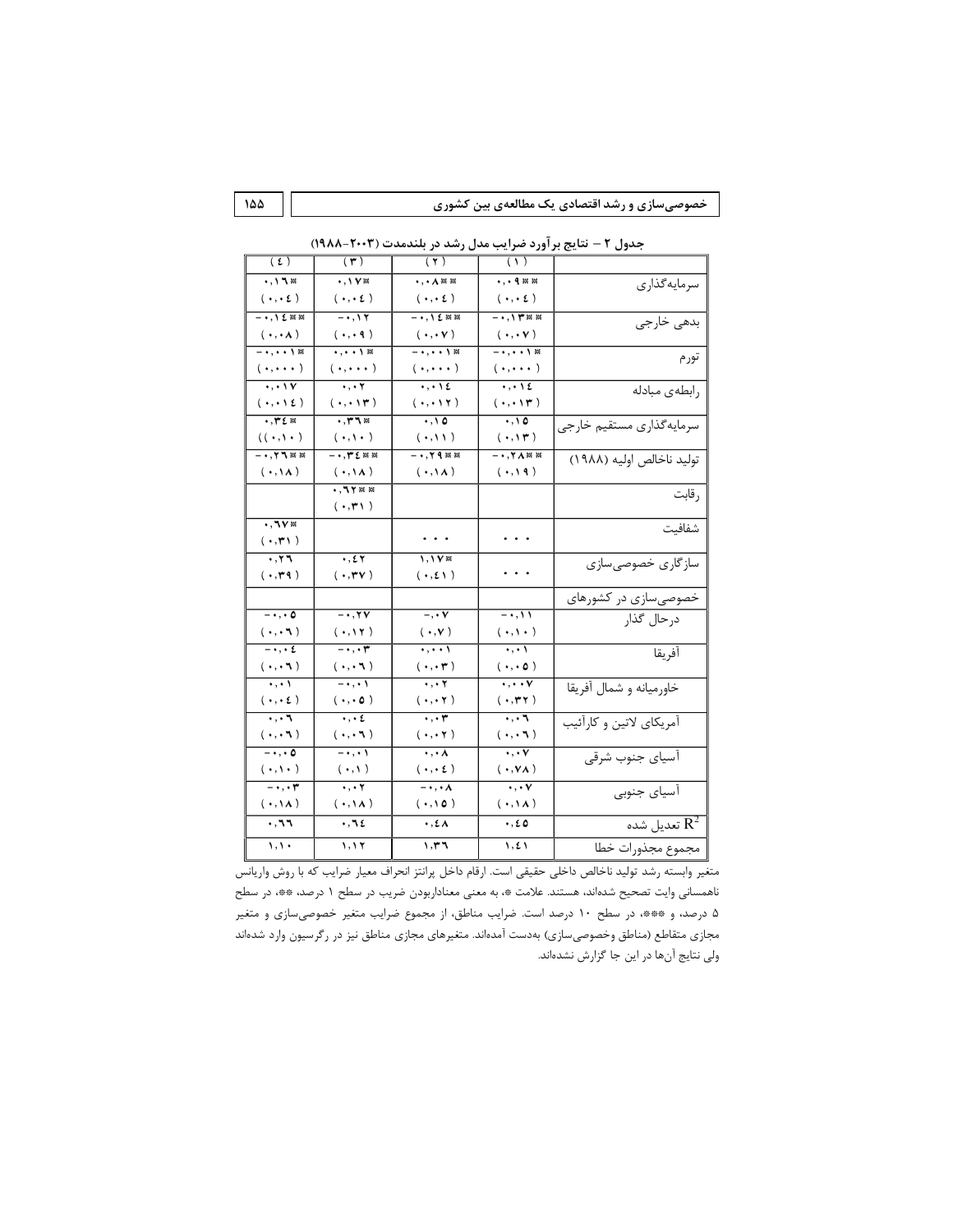#### ۵- نتیجهگیری

این مقاله اثر سیاستهای خصوصی سازی و تنظیم بازار بررشداقتصادی کشورهای در حال توسعه را بررسی می کند. چهارچوبی که در این بررسی به کار رفته، یک مدل رشـد درونزای تجربی است که علاوه بر سرمایهگذاری، شامل متغیرهای سیاستی و نهادی نیز هست. این مدل بهدنبال پاسخی برای این سئوال است که آیا خصوصیسازی به تنهـایی می تواند موجب افزایش رشد اقتصادی شود؟ به عبارت دیگر، آیا تغییر مالکیت به تنهایی در عملکرد اقتصادی مؤثر است؟ سئوال مهم دیگر، نقش رقابت و سیاسـتـهـای تنظـیم بازاردر رشد اقتصادی در مقایسه با سیاست خصوصی سـازی اسـت. بـرای پـافتن پاسـخ، معادلهی رگرسیون رشد در حالتهای مختلف با استفاده از دادههای پانل، شامل مشاهدات ۱۶ ساله از ۱۱۷ کشور در حال توسعه و در حال گـذار بـرآورد شـدند. نتـایج اصلی این بررسی را می توان به شرح زیر خلاصه کرد:

۱- برخلاف مطالعات پلین (۱۹۹۷)، کوک و اوچیدا (۲۰۰۳)، که اثر خصوصی سازی بر رشد را به ترتیب مثبت و منفی یافتند، نتیجهی این مطالعـه کـه متکـی برمشـاهدات تعداد بیش تری از کشورها در دورهی زمانی طولانی تر است دلالت بـر ایـن دارد کـه اثـر خصوصی سازی بر رشد، خنثی است. نتایج این مطالعه نظر روتن و چنگ (۱۹۹۳)، مبنی بر عدم تأثیر شکل مالکیت در کارآیی بنگاه را پشتیبانی می کند.

۲- فرضیهی ما مبنی بر این که تداوم و سازگاری سیاست خصوصی سـازی ممکـن است موجب جذب بیش ترسرمایهگذاران داخلی و خـارجی و در نتیجـه رشـد اقتصـادی بیش تر شود، با نتایج برآورد معادلهی رگرسیون رشد، تأیید می شود. این که چرا مقــدار خصوصی سازی طبق نتیجهی ۱ تأثیری بر رشد نـدارد، ولـی تـداوم و سـازگاری آن اثـر مثبتی بر رشد خواهد داشت، کاملا روشن نیست. شاید بتوان نتیجهی ۲ را چنین تفسیر کرد که متغیرمجازی سازگاری، در حقیقت اعتبار، تعهـد و اطمینـان بـه تغییـر رویکـرد بلندمدت سیاست گذاران اقتصادی را نشان می دهد.

۳- نتیجه ی مهم دیگری که بـا اسـتفاده از بـراورد رگرسـیون بلندمـدت بـه دسـت میآید، این است کـه وجـود محـیط رقـابتی و تنظـیم مقـررات مناسـب، اثـر مهـمتـر و معنادار تری بررشد اقتصادی در مقایسه با سیاست خصوصی سازی دارد. این نتیجه گیـری با نظر کوک و اوچیدا در مورد اهمیت محیط رقابتی در بحث خصوصی سازی سازگاری دارد، ولـي نتـايج مـا بـرخلاف مطالعــهي آن هـا حــاكي از آن اسـت كــه بــه طــور كلــي خصوصی سازی اثری بر رشد نداشته است.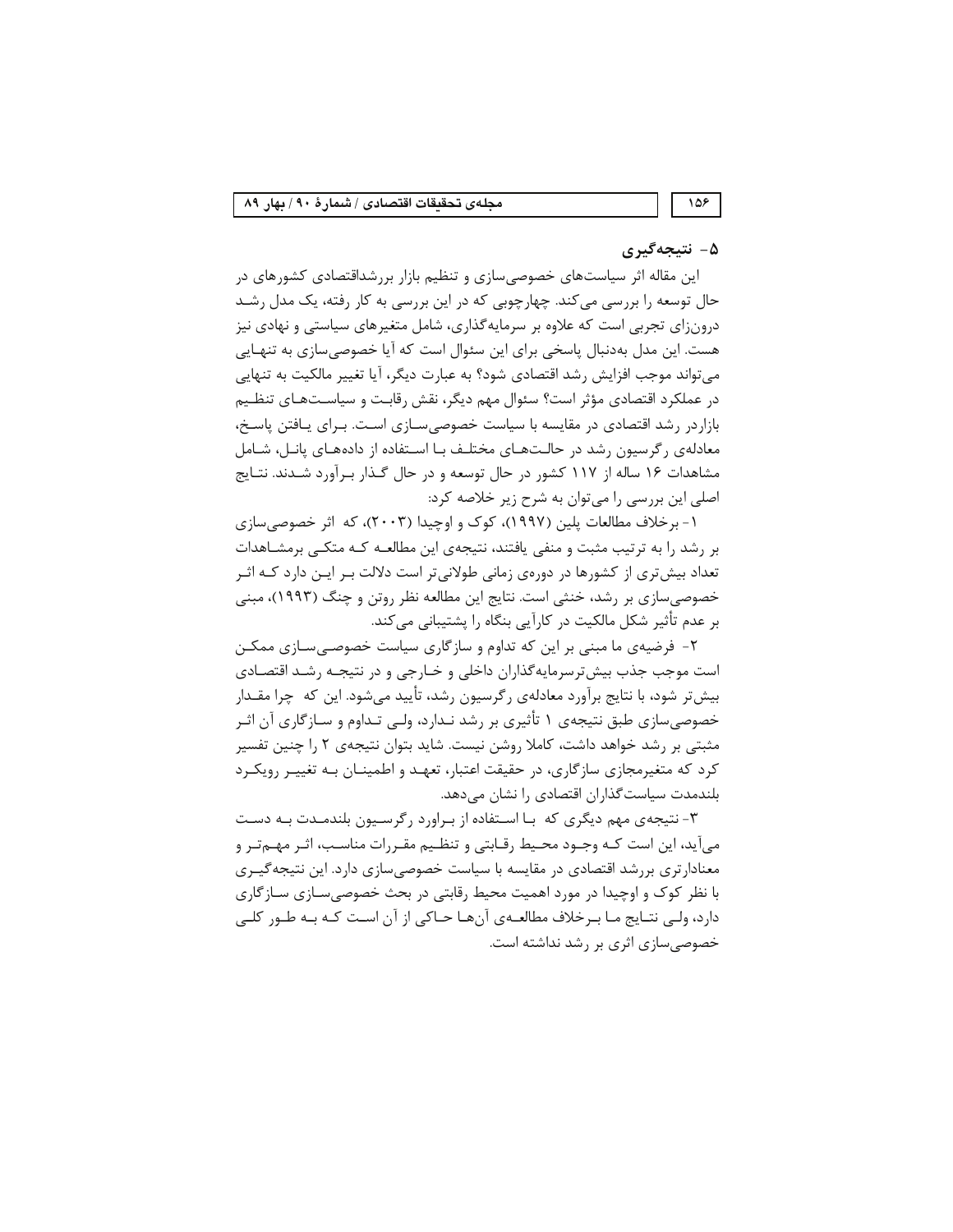نتایج به دست آمده در این مقاله میتوانند دلالتهایی در هـر دو زمینــهی نظـری و کاربردی داشته باشند. از بعد نظری، نتایج این بررسی، نظریهی نئوکلاسیکها مبنی بـر اثر مثبت سرمایه گذاری بررشـد اقتصـادی را تأییـد مـی کنـد، ولـی بـا نظریـهی اقتصـاد نهادگرای نو، مبنی بر اهمیت ساختار مالکیـت خصوصـی بـر کـارآیی و رشـد اقتصـادی، ساز گاری ندارد. ازسوی دیگر، نتایج به دست آمده نشان می دهد که وجود محیط رقابتی و تنظیم بازار مناسب، برای رشد اقتصادی مفید است. نتیجیهی سیاسته ای کیه از این نتایج می توان گرفت این است که سیاست گذاران باید در کنار برنامههای خصوصی سازی، اهمیت ویژهای برای ایجاد محیط رقابتی و تنظیم بـازار قائـل شـوند، تـا از نتـایج مثبـت خصوصی سازی برای رشد اقتصادی بهرهمند شوند.

مقالهی حاضر را می توان از چند نظر کامل ترکرد. اول، هرچند مـا متغیرهـای اصـلی که در مدلهای رشد تجربی استفاده میشوند را در مدل دخالت دادیـم، ولـی مـی تـوان متغیرهای توضیحی دیگری که در برخی مدلهای رشد تجربی استفاده می شـوند را نیـز وارد مدل کرد، تا حساست نتایج به آنها مشخص شود. دوم، نمونهی مـا شـامل ۱۱۷ کشور در حال گذار و توسعه است، ولی می توان برخـی کشــورهای توسـعه یافتــه را نیــز برای مقایسه به نمونه اضافه کرد. سوم، ما شاخصهای خاصی برای اندازه گیری محـیط رقابتی و تنظیم مقررات بازار تعریف کردیم، ولی میتوان شاخصهای دیگری بـرای ایـن متغیر کیفی مانند نحوهی حکومت ٰ و نوع مدیریت ۱٫ نیز (در مدل) درنظر گرفت.

#### فهرست منابع

- Abdou, A. and S. Moshiri (2009) Privatization and capital formation in  $1$ developing countries: an empirical investigation, International Review of Applied Economics, forthcoming.
- $2 -$ Alchian, A. and H. Demsetz (1972) Production, information costs and economic organization. American Economic Review 62, 777-95.
- $\mathcal{F}$ Barnett, S. (2000) Evidence on the fiscal and macroeconomic impact of privatization, IMF Working Paper, July, Washington D.C.: IMF.
- Barro, R. (1991) Economic growth in a cross-section of countries,  $\overline{4}$ Quarterly Journal of Economics, 106(2), pp. 407-43.
- Boubakri, N. and J. Cosset (1998) The financial and operating  $5$ performance of newly privatized firms: evidence from developing countries, Journal of Finance, 53, pp. 1081-110.
- Cook, P. and Y. Uchida (2003) Privatization and economic growth in  $6$ developing Countries, Journal of Development Studies, 39(6), pp. 121-154.

<sup>1-</sup> Governance